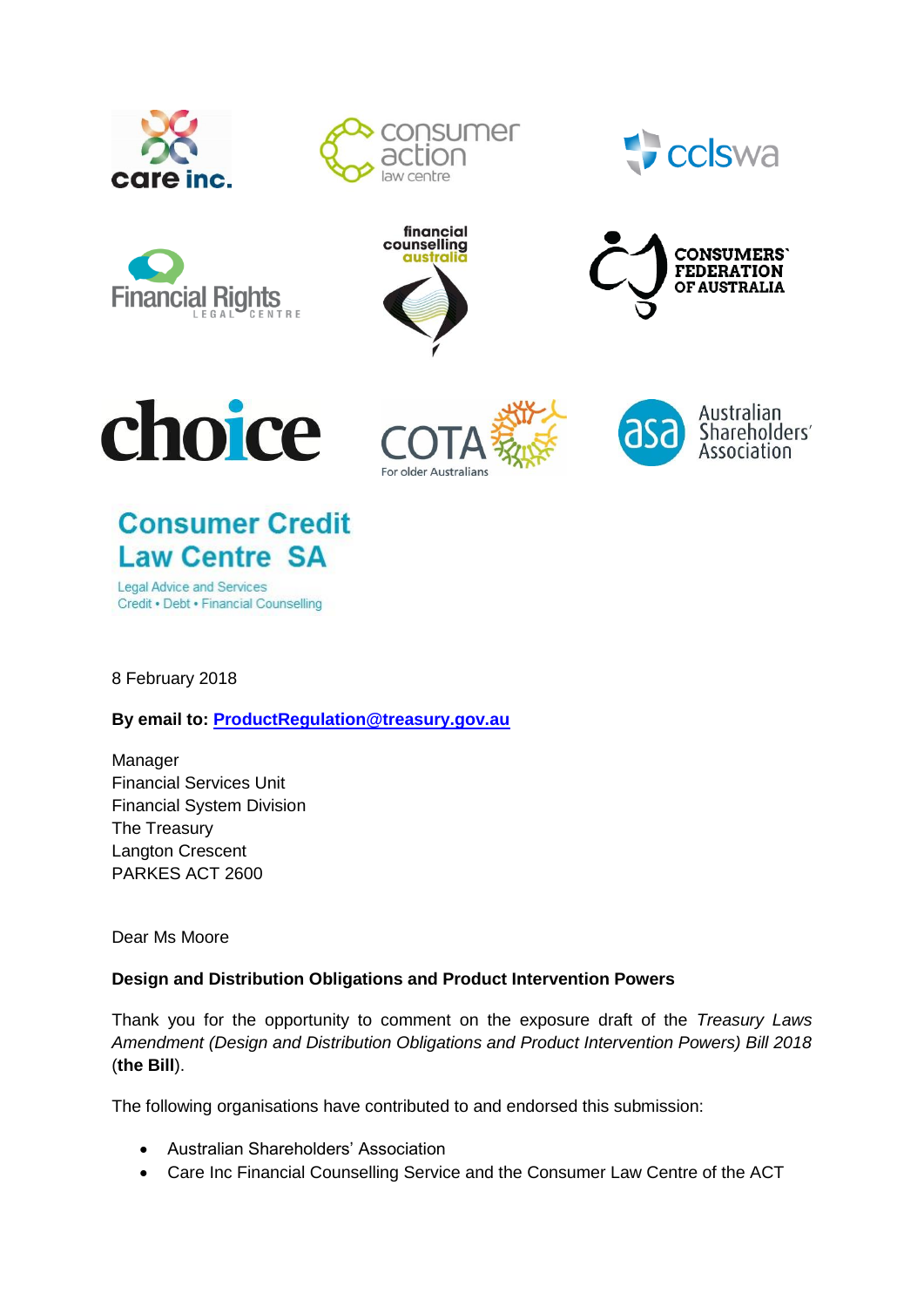- CHOICE
- Consumer Action Law Centre
- Consumer Credit Legal Service (WA) Inc.
- Consumer Credit Law Centre SA
- Consumers Federation of Australia
- COTA Australia
- Financial Counselling Australia
- Financial Rights Legal Centre

Details about each contributing organisation are contained in **Appendix A**.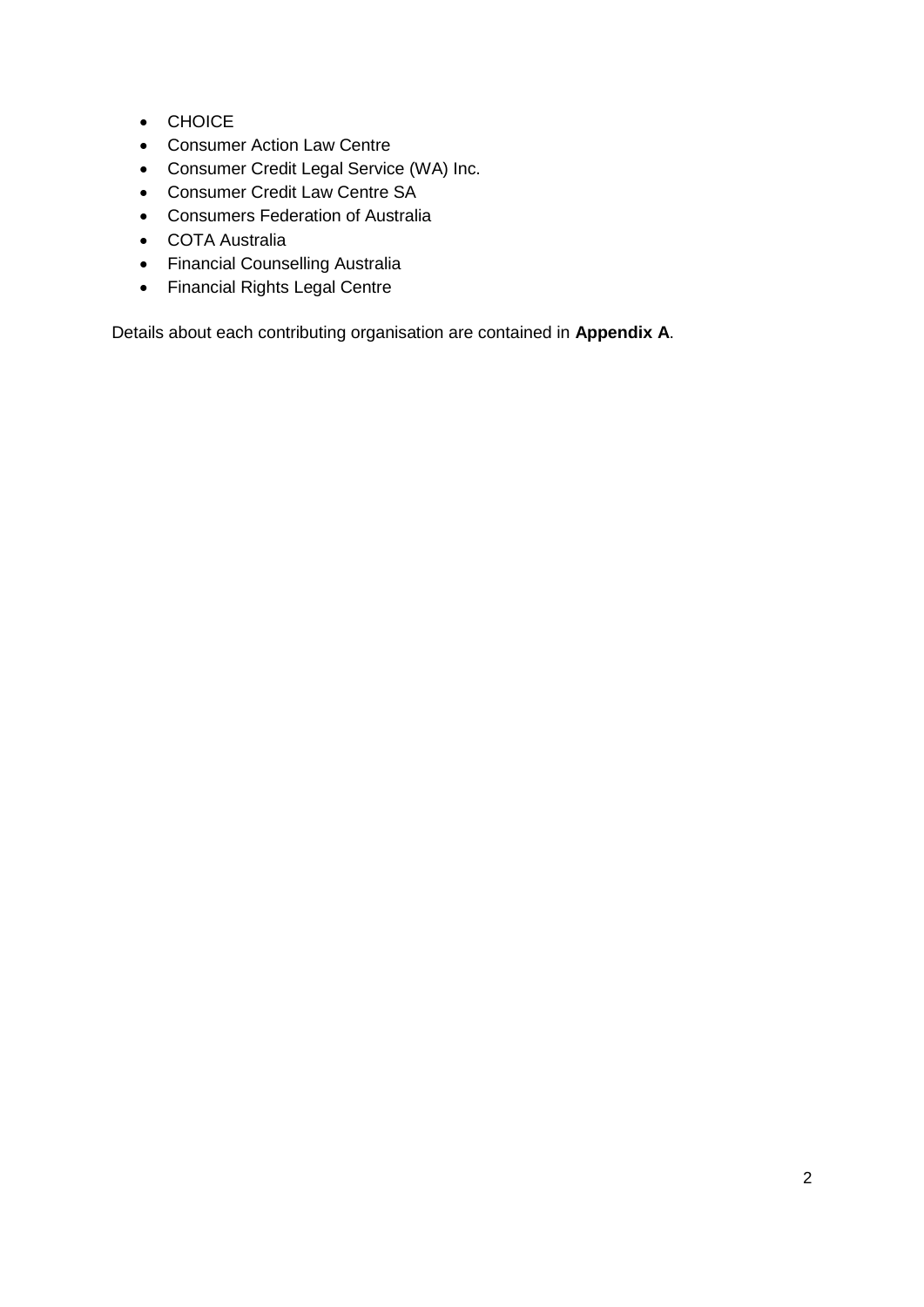# <span id="page-2-0"></span>**Executive Summary**

We strongly support the integrated package of reforms proposed in the Bill, which we believe would significantly improve consumer<sup>1</sup> outcomes and improve trust and confidence in the financial system. The design and distribution obligations (**DADOs**) should help to achieve a cultural shift within financial firms away from simply 'selling' financial products towards designing and distributing suitable products that meet customer needs. Further, equipping the Australian Securities and Investments Commission (**ASIC**) with the product intervention powers would allow the regulator to intervene before consumer harm occurs and deter misconduct by financial firms.

Where this submission is silent on proposed reforms, we can be taken as being supportive. While we are supportive of the proposed reforms, we consider that the Bill should be strengthened in several key areas. Most importantly, we recommend that the new DADOs and product intervention powers apply to 'financial products' as defined in the *Australian Securities and Investments Commission Act 2001* (Cth) (**ASIC Act**). This would ensure that a broader range of financial products is captured by the reforms, including regulated and unregulated consumer credit.

We have made additional recommendations relating to DADOs, which include:

- strengthening the definition of 'appropriate target markets':
- specifying maximum target market determination review periods;
- reducing the transition period, particularly for existing products;
- extending ASIC's stop order powers to a broader range of contraventions; and
- extending the civil liability regime to ensure that consumers are adequately compensated for loss or damage.

In relation to ASIC's product intervention powers, our recommendations include:

- permitting interventions to continue until deemed appropriate to remove by ASIC or the Minister;
- empowering ASIC to make a broader range of interventions, particularly in relation to remuneration and training;
- specifying that the extent of ASIC's consultation is to be commensurate with the assessed risk of detriment to consumers and the need for prompt intervention; and

 $\overline{a}$ 1 'Consumers' include reference to 'investors' where appropriate. Indeed, we note that the objects of Chapter 7 are to be expanded by section 706A(a) "the provision of suitable financial products to consumers of financial products"; however, the word "consumer' is not used in this sense elsewhere in the Bill, but 'investors' is (and more appropriately). The notion of consumer does not suit investment; since the regime is to cover investment products, we believe that the objects clause should refer to 'consumers of and investors in financial products'.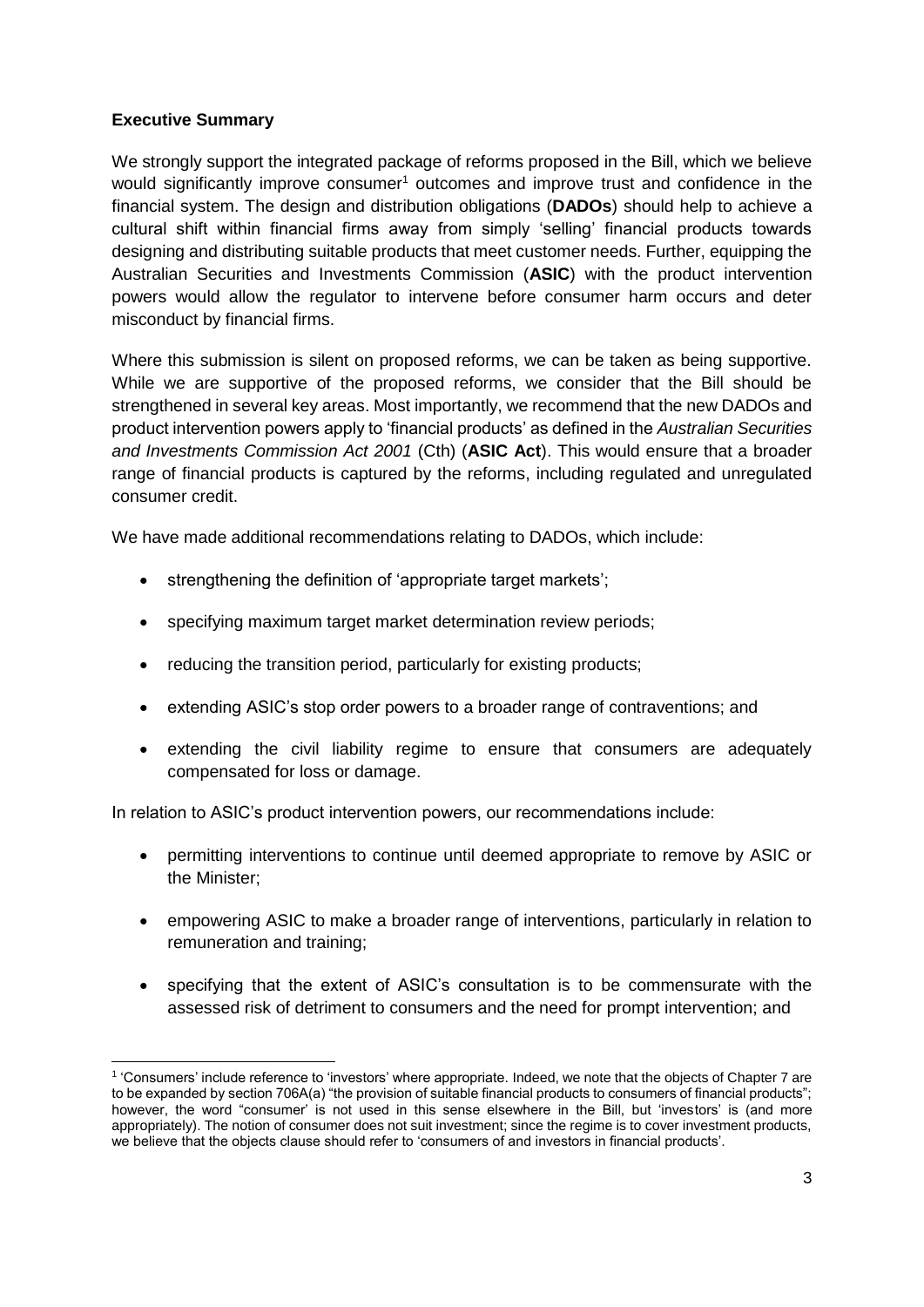• ensuring that affected consumers are appropriately notified in the event of an intervention.

We have provided further comments and recommendations below.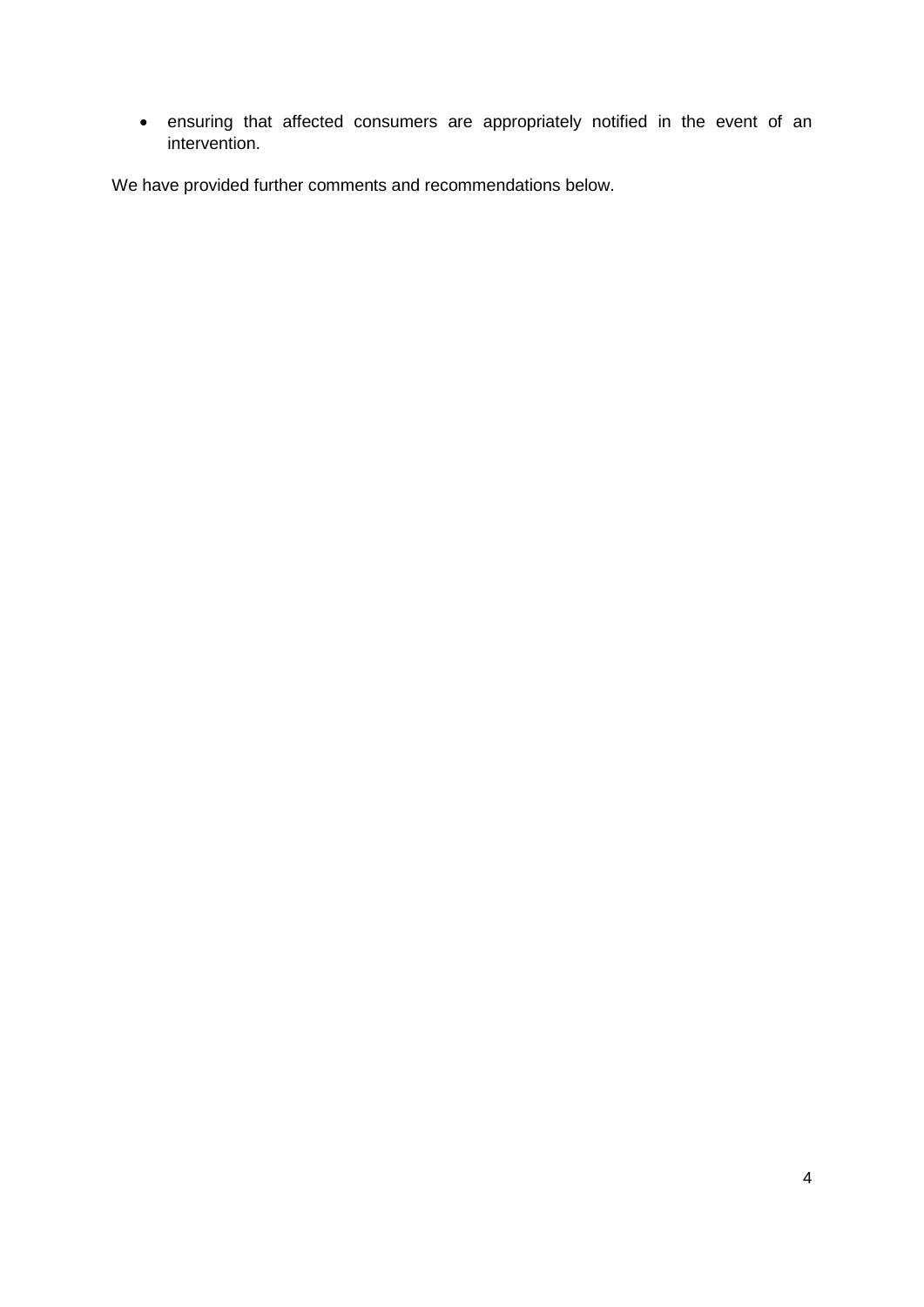# **TABLE OF CONTENTS**

<span id="page-4-0"></span>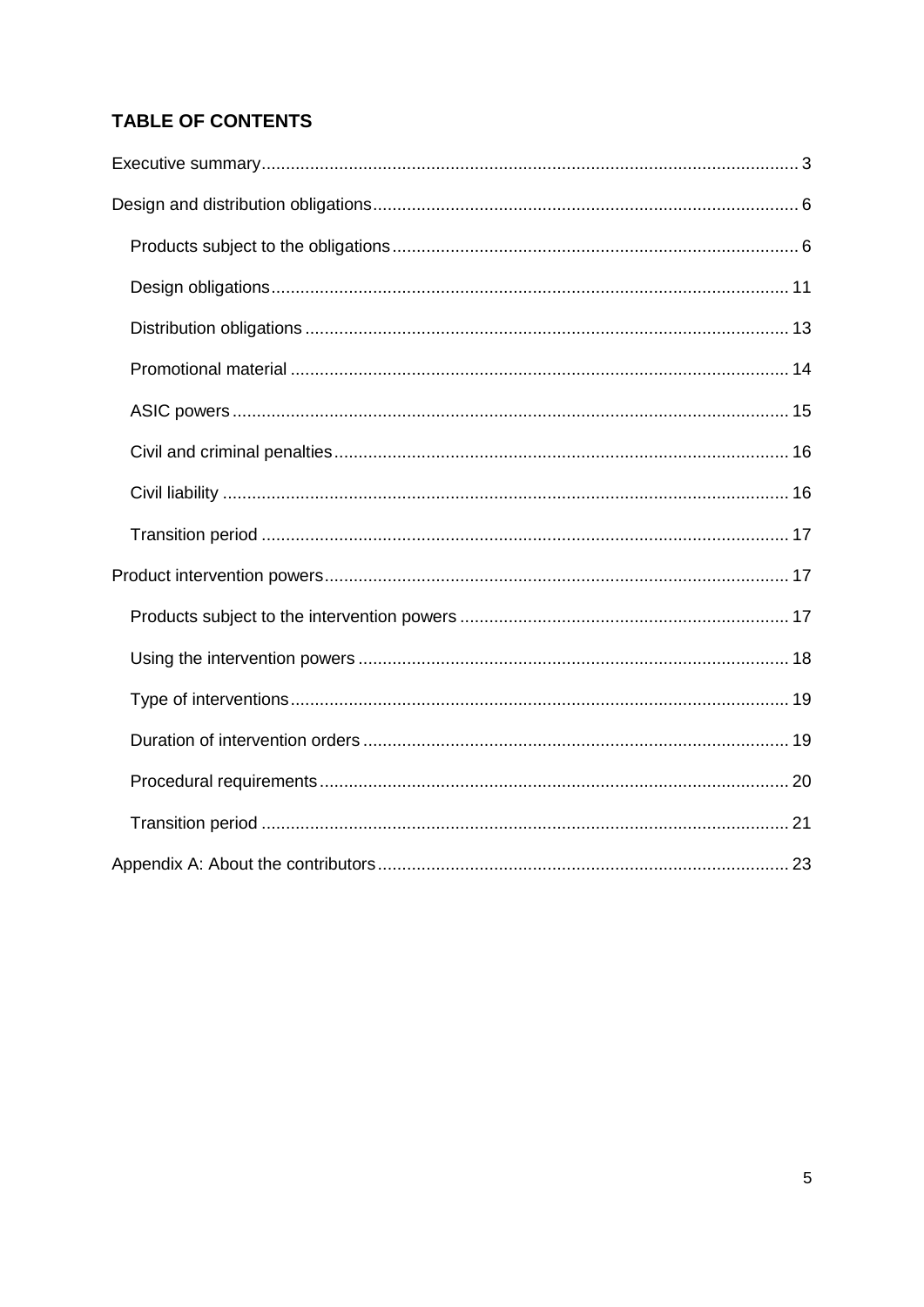# **DESIGN AND DISTRIBUTION OBLIGATIONS**

#### <span id="page-5-0"></span>*Products subject to the obligations*

Under the Bill, the obligations apply to offers of financial products that require a Product Disclosure Statement (**PDS**) or fundraising disclosure under the *Corporations Act 2001* (Cth) (**Corporations Act**) or which are exempt from such disclosure under a mutual recognition scheme. Additional financial products are specifically exempted from the new regime, including MySuper products, margin lending facilities and ordinary shares.<sup>2</sup> Consumer credit products are also excluded from the new DADOs regime.

While we support the Minister's ability to add new products by regulation, $3$  in our view exemptions to the DADOs should be extremely limited. Exemptions would only create regulatory gaps and provide incentives for firms to structure their products in order to avoid the obligations. Regulatory arbitrage has already been seen with financial and credit products, such as consumer leases, because of exemptions to classes of products. It is also unclear whether the Minister would be able to add products not regulated by the Corporations Act, such as credit, by regulation.

Linking the application of the new obligations to disclosure requirements in the Corporations Act unnecessarily narrows the scope of the DADOs. Instead, we recommend that the obligations apply to financial products as defined in the ASIC Act. <sup>4</sup> Adopting the ASIC Act definition would ensure that the obligations apply to all retail financial and credit products, including products that fall outside regulation under the Corporations Act or the *National Consumer Credit Protection Act 2009* (Cth) (**Credit Act**).<sup>5</sup> This would include complex and often not well targeted products such as expenses-only funeral insurance products, dealerissued warranties and unregulated credit (which includes, for example, so-called 'buy now, pay later' products and small business credit). This approach would also ensure that the regime is aligned with the definitions and consumer protections in Part 2 Division 2 of the ASIC Act  $6$ 

Further, the disclosure nexus appears to provide a wide loophole for the DADOs to be circumvented in respect of securities, via section 708(10) of the Corporations Act.

#### **'Buy now pay later': Harriet's story**

Harriet contacted our lawyers for advice in January 2018 after her 15-year-old daughter bought a \$250 handbag with Afterpay. Harriet told us that her daughter has a part time job and had \$120 in her bank account at the time of purchasing the handbag. According to Harriet this was only the second time Harriet's daughter had gone shopping without her.

<sup>-</sup><sup>2</sup> Schedule 1, item 3, paragraph 993DB.

<sup>3</sup> Schedule 1, item 3, paragraph 993DB(1)(c).

<sup>4</sup> *Australian Securities and Investments Commission Act 2001* (Cth) s12BAA.

<sup>5</sup>*Australian Securities and Investments Commission Act 2001* (Cth) s12BAA; *Australian Securities and Investments Commission Regulations 2001* (Cth) Reg 2B.

<sup>6</sup> *Australian Securities and Investments Commission Act 2001* (Cth) s12BAA.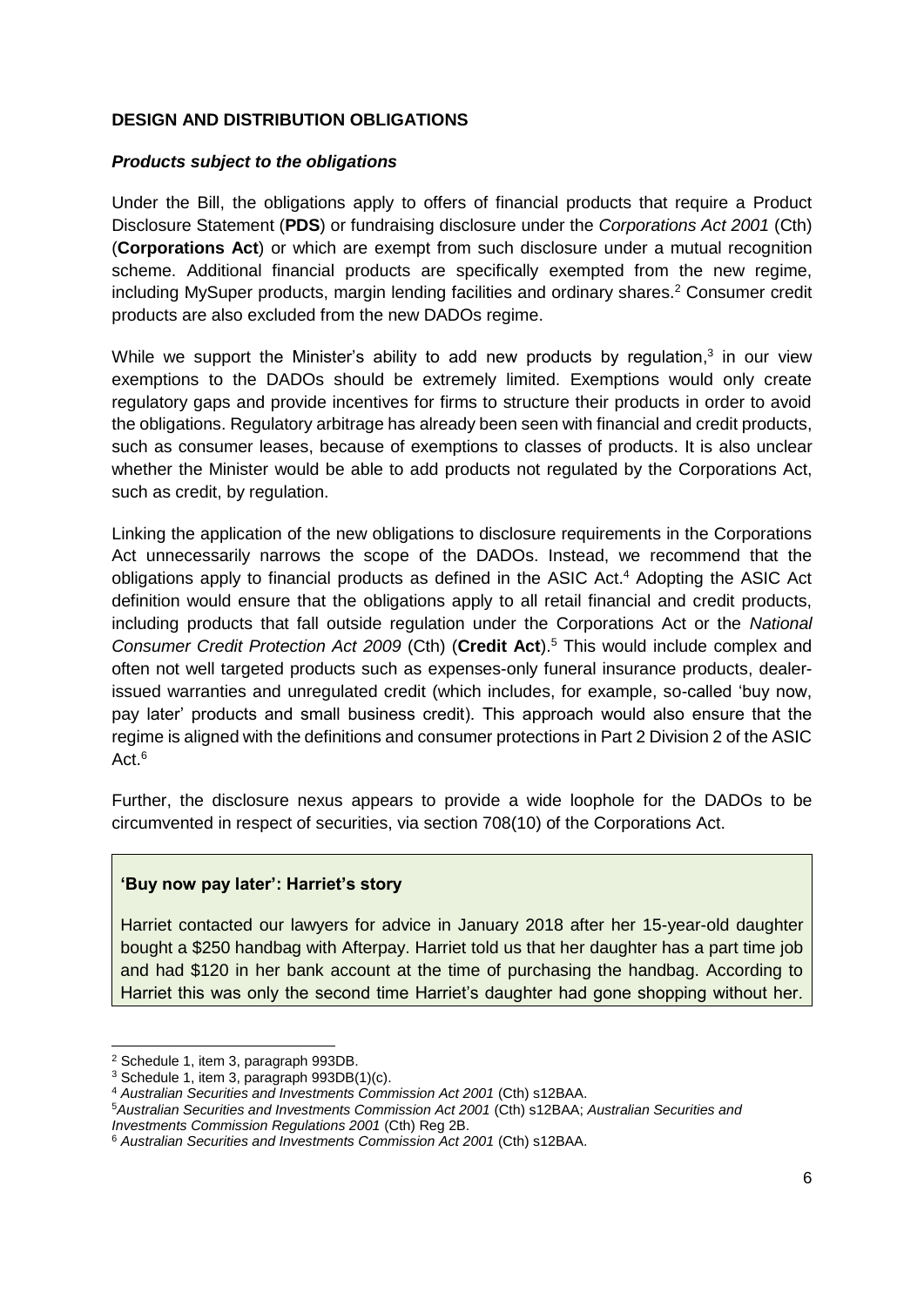Harriet said she had previously explained the dangers of Afterpay to her daughter, but it was so easy that her daughter signed up anyway.

Harriet said that her daughter saw the Afterpay sign in the Mimco store window, and simply downloaded the Afterpay mobile app and input her age as over 18. Harriet said her daughter then purchased the handbag over the counter. Harriet said that there appeared to be no identity or age verification by Afterpay or the store. Harriet has contacted Afterpay, Mimco and the Credit and Investments Ombudsman with her concerns about minors being signed up so easily, but her complaint is yet to be resolved to her satisfaction. Harriet says that according to Afterpay her daughter remains liable for the \$250 handbag, despite her account being closed.

#### **Expenses-only funeral insurance: Monica's story<sup>7</sup>**

Ballina woman Monica Kapeen was caring for three young relatives under eight years old when she started buying expenses-only funeral insurance for herself and the three children. "Everyone was talking, there'd been a lot of deaths in our community, you know," Ms Kapeen said.

The policy cost \$40 per fortnight, which she paid for three years before it became unaffordable.

"I was lucky to meet the bills I had, and I couldn't, so I've lost \$3, 500," Ms Kapeen said." When you only get \$440 for a fortnight and out of that money you've got to pay rent, run a car ... that \$40 is a lot of money. I couldn't afford it."

After missing four payments, Ms Kapeen said her policy, and all the money she had paid, was lost.

We have provided additional comments in relation to consumer credit, MySuper, ordinary shares, margin lending and other investment products below.

#### *Consumer credit*

-

As set out in our initial and supplementary submissions, we strongly support both regulated and unregulated credit being subject to the DADOs. This would be achieved by adopting the ASIC Act definition of 'financial product'. The Proposals Paper justified the exemption for regulated credit products on the basis that there is a 'potential overlap with the responsible lending obligations that already apply to credit products'. However, we reiterate that

<sup>7</sup>Originally published by Josie Taylor, ABC, *Babies among thousands of Aboriginal children signed up to 'shocking' funeral insurance schemes,* 21 November 2015, available at: http://www.abc.net.au/news/2015-11-21/aboriginalbabies-being-signed-up-to-shocking-insurance-schemes/6958342.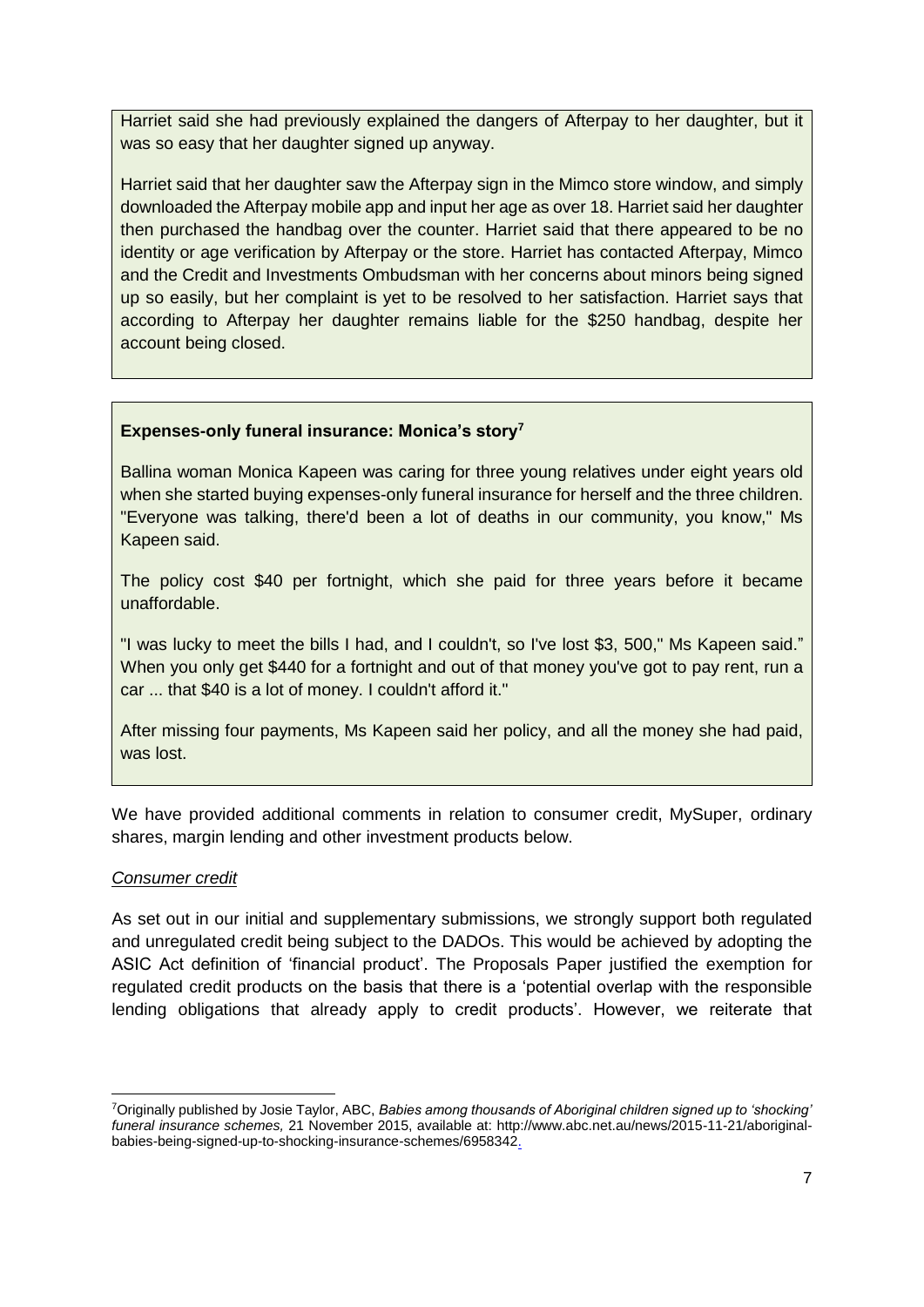responsible lending obligations offer different (and lesser) protections to consumers than the DADOs.

Responsible lending obligations apply only at the point of sale and are limited to assessing whether a product is 'not unsuitable' for a consumer. In contrast, the DADOs would apply during product design, distribution and post-sale. The obligations would require firms to design safe and suitable credit products and distribute them accordingly—this would be an important additional protection for borrowers.

As noted above, we also have serious concerns about unregulated credit products being exempted from the obligations. This would exclude common consumer credit products such as 'buy now pay later', $8$  certain types of consumer leases $9$  and pawnbroking  $10$ . These products have caused significant consumer harm, and should be covered by the obligations.

#### *MySuper*

Introduced in late 2017, MySuper specific legislation, which would deliver more targeted outcomes for superannuation consumers, has so far failed to gain the support of Parliament. The *Treasury Laws Amendment (Improving Accountability and Member Outcomes in Superannuation Measures No.1) Bill 2017* includes annual MySuper outcomes assessments and complementary Australian Prudential Regulatory Authority (**APRA**) powers. The protections in this Bill would make funds more transparent and accountable in how they deliver best interest financial outcomes to members. It also gives further powers to APRA to cancel the authority of a fund to offer a MySuper product where that fund was not meeting its obligations. Combined, this reform would likely lead to MySuper products being far better designed to meet the needs of consumers.

The proposed exclusion of MySuper products from the DADOs adds further weight to the need for a solution which ensures products are designed to meet consumers' actual needs. Unless this legislation specifically addressing MySuper is passed by Parliament, we consider the current exemption for MySuper from the DADOs is inappropriate. MySuper should remain included in the DADOs unless and until legislation along the above lines is passed.

# *Ordinary shares*

According to the Explanatory Memorandum, ordinary shares have been excluded from the Bill 'as they are fundamental to corporate fundraising and because there is a level of understanding regarding such securities among consumers'. However, while many consumers would be comfortable investing in shares in the ASX100 (and perhaps the ASX200), outside the ASX200 the risk, transparency and governance issues become more pronounced. The proposed exemption for ordinary shares appears to be very broad. This has

<sup>-</sup>8 Many 'buy now pay later' services appear to avoid regulation by not technically 'making a charge' for credit, and therefore fall outside *National Consumer Credit Protection Act 2009* (Cth) s6.

<sup>9</sup>Section 171 of the National Credit Code exempts short term leases (those for four months or less) and indefinite leases from regulation.

<sup>10</sup> Pawnbrokers are expressly excluded from the operation of most consumer credit laws under *National Consumer Credit Protection Act 2009* (Cth) s6(9).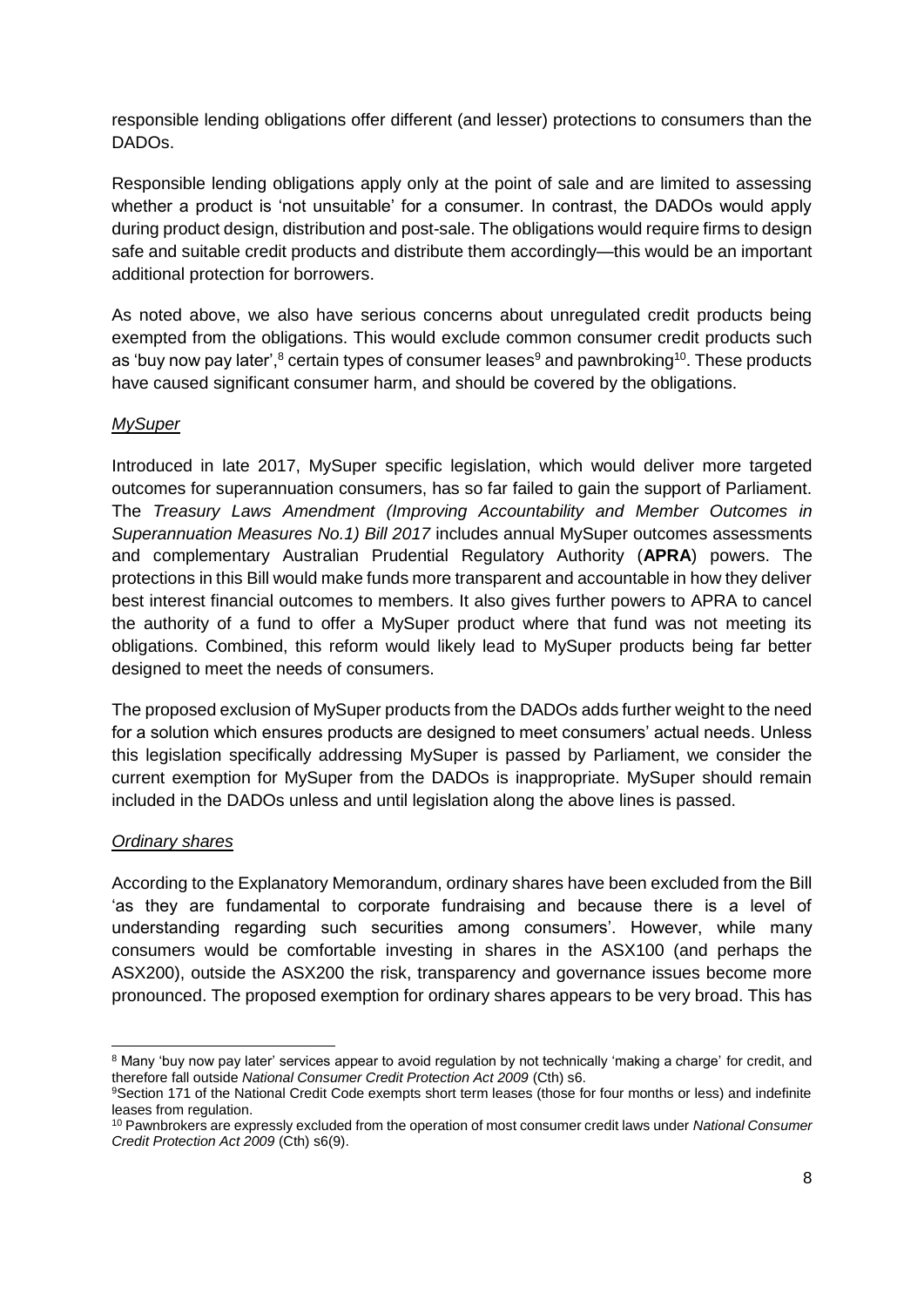the potential to expose consumers to risky low-cap shares, not just less volatile blue-chip shares.

The extent of the proposed exemption for ordinary shares is also unclear, as the Bill fails to provide a definition of the term 'ordinary shares'. The Explanatory Memorandum says that the 'term is to take its ordinary meaning', and is 'intended to distinguish such shares from other types of shares, particularly preference shares'. The anti-avoidance provisions, while important, only add to the definitional confusion, as ordinary shares in listed investment companies (**LICs**) appear to be covered by the new obligations. We understand from Treasury that the exemption is only for listed ordinary shares that are offered in Australia. We strongly agree with the requirements of 'listed' and 'offered in Australia', as we believe that the regime should be as comprehensive as possible to have maximum effect. We understand, moreover, that listed unit trusts (MIS), ETPs, ETFs, and equity warrants will not be exempt from the regime. We acknowledge that there are good grounds not to exempt ETFs, ETPs and warrants (extending Treasury's rationale for not exempting LICs). However, we note that listed unit trusts are a significant part of the primary equity market, and we consider that their absence from the share exemption is paradoxical and may attract strong industry objections.

As set out in our initial submission, we recommend that the exemption (if any) for ordinary shares be limited to fully paid ordinary shares in listed Australian companies traded on the ASX (not on a junior exchange). Secondary listings (for example, for NZSE50 stocks) could be considered for exemption by ASIC on a case-by-case basis. This would ensure that lowcap shares traded on alternative exchanges are not covered by the exemption.

We assume that standard rights issues and share purchase plans of listed shares would also be exempted from the Bill.

The Bill seems to aggregate DADOs together as a single regime, meaning a product appears to be subject either to all the obligations or none of them. If so, that is problematic for the exemption of (at least) ordinary shares. We concede that there are reasonable grounds to exempt the *issue* of fully paid ordinary shares listed on ASX, to avoid interfering with standard capital raising practice and burdening it with excessive costs or delays, to little benefit. However, the *distribution* channels should not be exempt (except for wholesale underwriting and placements). Stockbrokers and other parties involved in distributing these issues (not the secondary sales on market) should be required to ensure that the shares are offered only to suitable retail clients.

#### *Margin lending*

We note that the Proposals Paper stated that margin lending facilities would be captured by the DADOs, but these loans have been excluded in the Bill as 'these products are currently subject to product-specific regulations that negate the need to apply the new regime' (see para 1.17). The reasoning behind this change is unclear, particularly given that the protections under Division 4A of Part 7.8 of the Corporations Act do not protect 'sophisticated investors'.<sup>11</sup>. Section 761GA says that "sophisticated investors" are not "retail clients'. This creates a no

<sup>-</sup>11Sophisticated investors are defined in section 761GA of the *Corporations Act 2001* (Cth).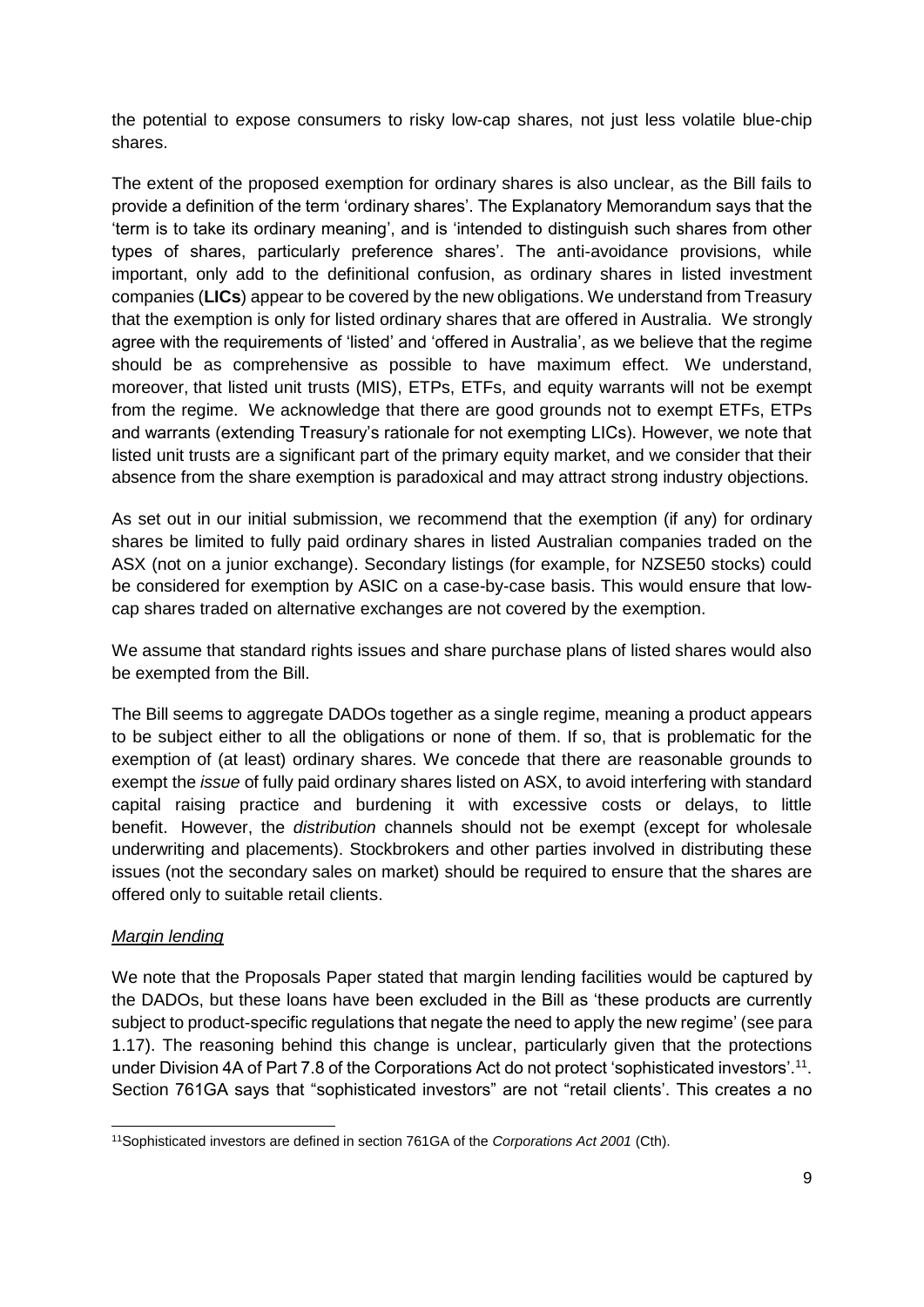mans land between retail and wholesale. We do not of course object to wholesale clients and professional investors being exempted. However, since clients can qualify as sophisticated investors by virtue of their assets or income, rather than investment expertise, it is undesirable that investment products that may be specifically targeted to them would be exempted.

The proposals paper discussed defining target markets for margin loans according to 'whether the consumer is approaching retirement age and therefore does not have an extended working life to recover from a significant financial loss (as illustrated by the storm financial case).' it does not appear that this risk of consumer harm outlined in the proposals paper has been addressed, and we therefore do not consider the exemption to be appropriate. We also note that, even years after Division 4A took effect, ASIC encountered problems with non-standard margin lending. 12

#### *Other investment products*

 $\overline{a}$ 

We would welcome explicit confirmation from Government and/or ASIC whether the following products will be captured by the DADOs and PIP regime: Corporate Collective Investment Vehicles **(CCIVs)** *Comprehensive Income Products for Retirement* **(CIPRs)**; Complex Products as identified (but not defined) in ASIC's Report 384.

We understand that self managed superannuation Funds **(SMSFs**) have been excluded (at present) from the Bill, on the grounds that they are conceptually too different from other financial products. We concede that, although it could be only a matter of expanding the scope of ASIC Act s12BAA(7)(f). The SMSF sector is now worth over \$600 billion,<sup>13</sup> and is subject to two material problems: promotion of loans to buy properties, which is not covered by responsible lending laws, in the case of SMSF trustees; and aggressive selling of SMSF services to individuals whose super balances are far too low for an SMSF to be cost effective. This is a missed opportunity, and we urge Government to act swiftly on these problems.

**Recommendation 1:** Apply DADOs to 'financial products' as defined in the *Australian Securities and Investments Commission Act 2001* (Cth) s12BAA, which would include regulated and unregulated credit.

**Recommendation 2:** The exemption to ordinary shares (if any) be limited to fully paid ordinary shares in listed Australian companies traded on the ASX.

**Recommendation 3:** Remove the proposed exemption for margin lending.

<sup>12</sup> Australian Securities and Investments Commission, *16-010MR Margin lenders improve lending standards following ASIC Review*, 21 January 2016, available at: http://asic.gov.au/about-asic/media-centre/find-a-mediarelease/2016-releases/16-010mr-margin-lenders-improve-lending-standards-following-asic-review/.

<sup>13</sup> SuperGuide, *SMSFs surge towards 600,000 controlling \$700bn in* assets, 19 September 2017, available at: https://www.superguide.com.au/smsfs/smsfs-lead-the-super-pack-again.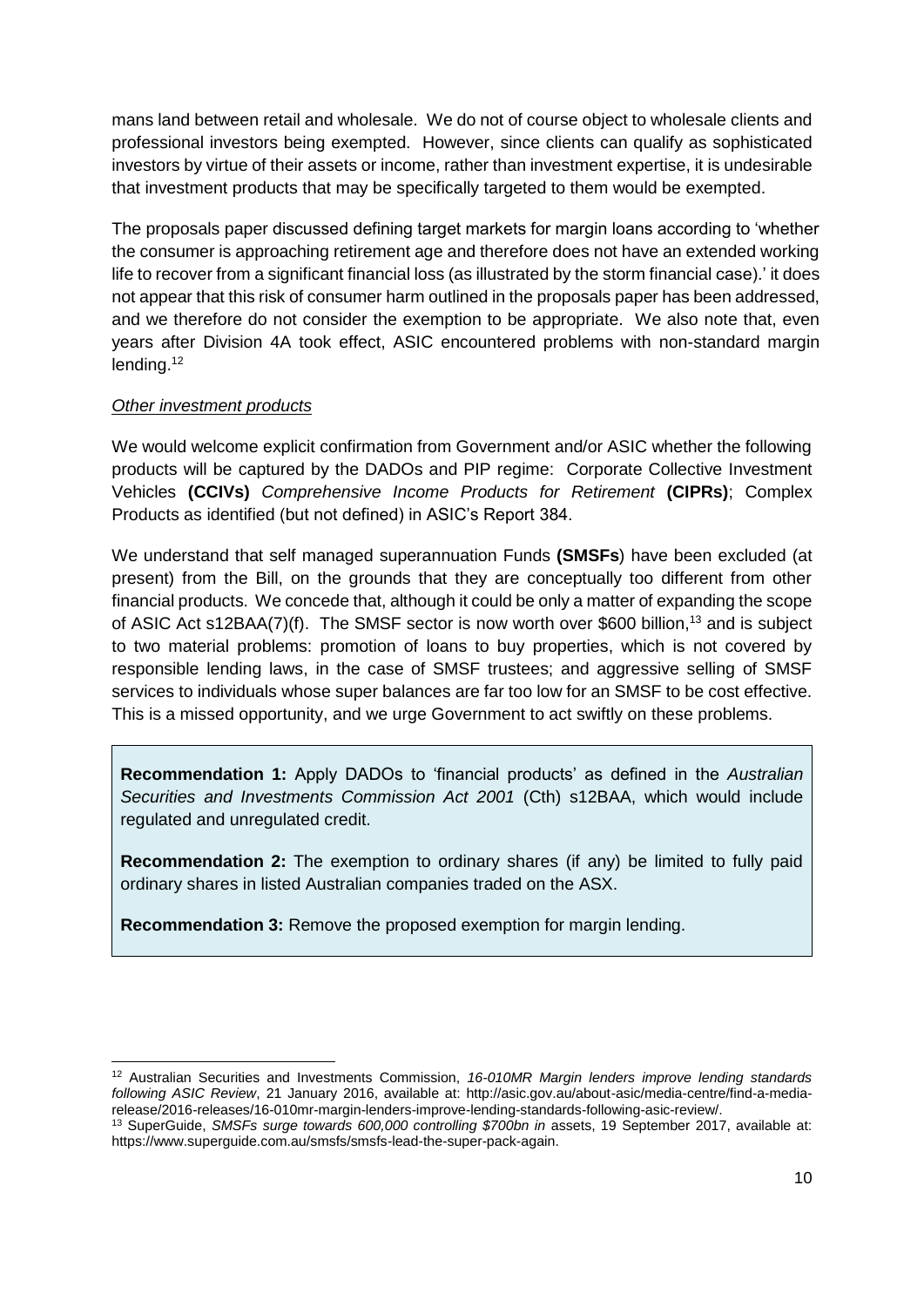# <span id="page-10-0"></span>*Design obligations*

We are broadly supportive of the design obligations set out in paragraph 1.33 of the Explanatory Memorandum. However, we suggest strengthening the provisions in several areas below.

#### *Definition of 'responsible person'*

The design obligations are imposed on the person who is responsible for preparing the disclosure for the product.<sup>14</sup> For financial products requiring a PDS, under section 1013A of the Corporations Act this is the person 'making the offer to sell the financial product' who is referred to as the 'responsible person'.

As noted above, we are concerned that linking the DADOs to disclosure obligations unnecessarily narrows the scope of the reforms. Instead, we recommend defining issuers as the entity that is responsible for the obligations owed under the terms of facility that is the product, in line with the definition of issuers in the Corporations Act.<sup>15</sup> In relation to credit, we recommend that the definition of 'issuers' reflect the definition of 'credit providers' in the National Credit Code.<sup>16</sup> These definitions would also align with the ASIC Act definition of 'financial product'.

#### *Definition of 'appropriate' target markets*

We support the proposed broad definition of 'appropriate' in the Bill,<sup>17</sup> but are concerned by the phrase 'generally meet the likely objectives, financial situations and needs of the persons in the target market'. Given that the new obligations are intended to ensure that 'financial services providers appropriately promote the provision of *suitable* financial products to consumers of those products' [emphasis added],<sup>18</sup> we believe that the phrase 'generally meet' should be replaced with 'suitable for'. This would arguably provide stronger protections to consumers, and better reflect the intent of the legislation.

We also recommend that ASIC provide industry-specific guidance to financial services providers about appropriate target markets, including guidance for certain product categories if necessary. This should include guidance on what ASIC considers to be inappropriate or 'non-target' markets to provide some constraint on industry setting unreasonably wide target markets. We note that the Proposals Paper suggested that issuers be required to indicate target and non-target markets, which we supported.

Although it is understandable that the Bill does not require an individual suitability test, we believe that the decision not to proceed with non-target markets is wrong. There is no general obligation on issuers to design safe and suitable products, as opposed to the obligation to determine a target market. This distinction makes it even more important that the issuer should

<sup>15</sup>*Corporations Act 2001* (Cth) s761E. We note that this was the initial proposal in the Proposals Paper. <sup>16</sup> A credit provider is defined as 'a person that provides credit, and includes a prospective credit provider':

<sup>-</sup><sup>14</sup> Explanatory Memorandum [1.36]; Schedule 1, item 4 and 5, subparagraphs  $1018A(1)(c)(ii)$  and  $1018A(2)(c)$ .

National Credit Code s204.

<sup>&</sup>lt;sup>17</sup> Schedule 1, item 3, paragraph 993DB(10).

<sup>18</sup> Explanatory Memorandum [1.5]; Schedule 1, item 1, paragraph 760A(aa).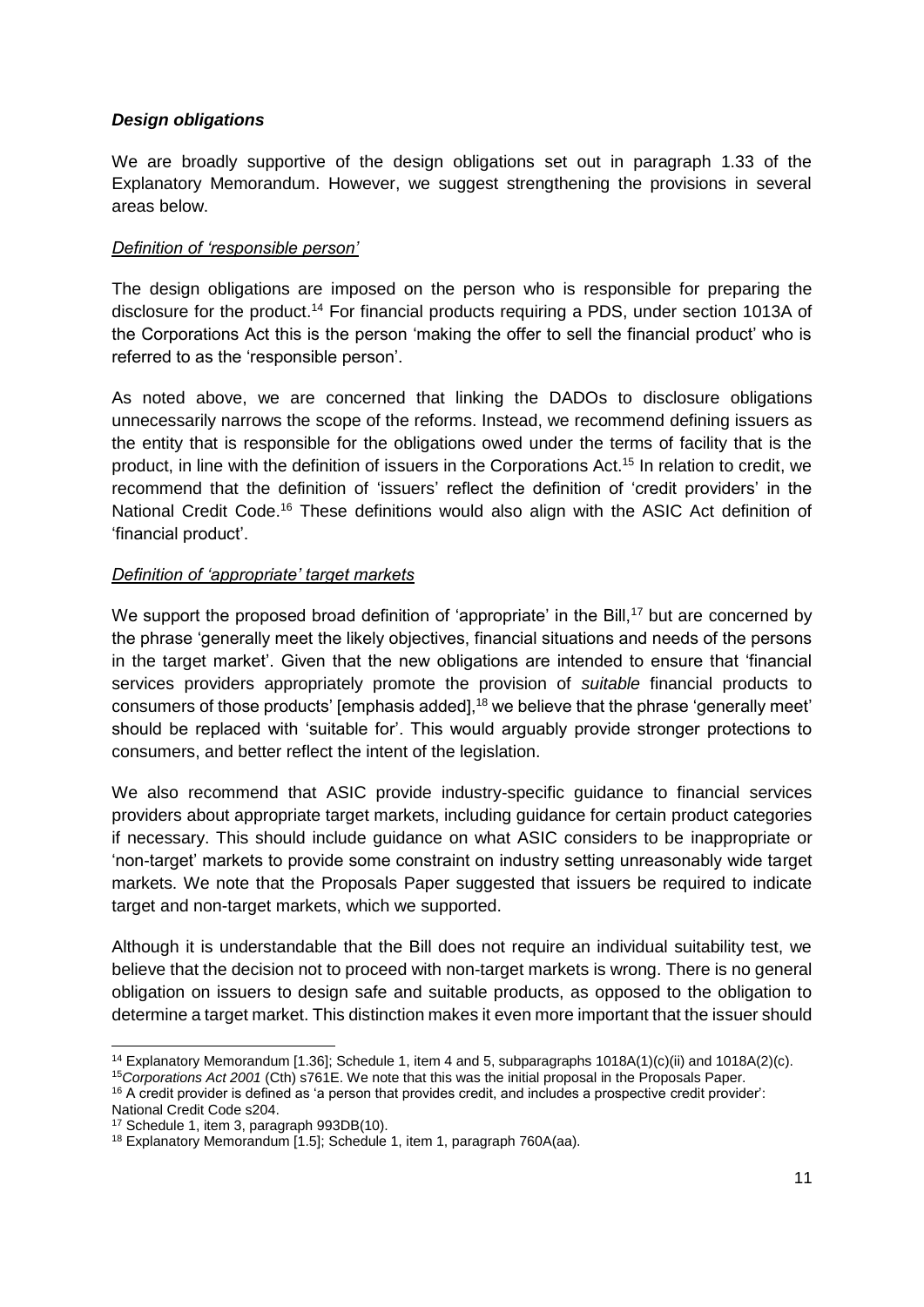be required to state and publicise a non-target market. The target and non-target markets might overlap, for a small part of the public, or there could be a grey area between them. If anything, it is more important that the issuer determines and publicise the non-target market, rather than the target, to steer away people who probably should not buy the product. That is not to prohibit it, but a warning *against* a product is more persuasive than an invitation to buy it. We believe defining a non-target market in addition to the target market would assist consumers to identify whether they fall outside of the target market. We do not think that this adds any complexity other than stating explicitly what is implied in the target market determination.

In relation to investment products, we note paragraph 1.38 of the Explanatory Memorandum, which states "...This formulation provides flexibility in determining what is appropriate for a particular product in particular circumstances. For example, it would enable an issuer to conclude that it is appropriate to distribute a product to an investor as part of balanced portfolio, even if it would not otherwise be appropriate for the investor."

We believe ASIC guidance is needed to avoid this latitude being abused, especially where the client is not receiving personal advice. Such a product might for example be appropriate for up to 5% or 10% of a balanced portfolio, but not at 20% or above. The guidance also needs to discuss concentration risk and diversification, to help prevent a client acquiring several similar products from different issuers.

#### *Obligation to review a target market determination*

We generally support the obligation for an issuer to review a target market determination as necessary to ensure it remains appropriate, including the obligation to identify 'review triggers' and the maximum period between reviews.<sup>19</sup> However, there is a risk that issuers will set unreasonably lengthy maximum review periods. We therefore recommend that the legislation provide for a maximum review period, for example once every 12 months. The obligation should remain scalable to allow shorter review periods if appropriate, for example for complex or higher risk products or vulnerable target markets.

**Recommendation 4:** Define 'issuer' as the entity that is responsible for the obligations owed under the terms of facility that is the product, in line with the definition of issuers in s761E of the Corporations Act. In relation to credit, we recommend that the definition of issuers reflect the definition of 'credit providers' in the National Credit Code.

**Recommendation 5:** Replace the phrase 'generally meet' with 'suitable for' in the definition of appropriate target markets in subsection 993DB(1).

**Recommendation 6:** Provide a maximum period between reviews of target market determinations, which should remain scalable to allow shorter review periods if appropriate (for example, for complex or higher risk products or vulnerable target markets).

<sup>-</sup><sup>19</sup> Explanatory Memorandum [1.43]-[1.49].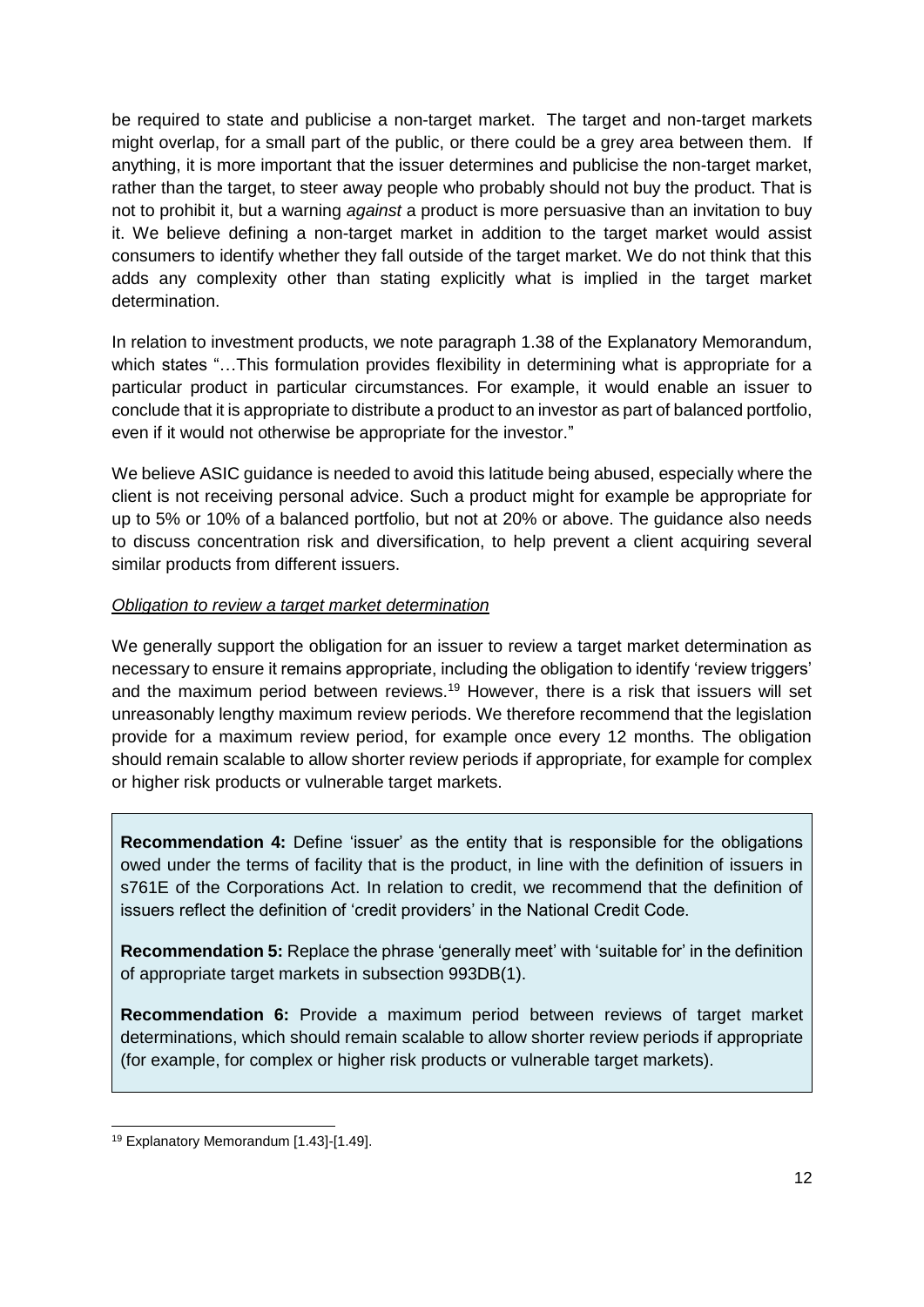# <span id="page-12-0"></span>*Distribution obligations*

#### *'No advice' distribution models*

It is proposed that the distribution obligations would apply to 'regulated persons' that deal or provide financial advice in relation to financial products covered by the DADOs.<sup>20</sup> We support the broad application of the obligations to all types of dealing and providing financial advice. Given that the obligations would apply to all types of dealing (including arranging to deal).<sup>21</sup> we are confident that 'no advice' distribution models would be covered. However, it would be useful for the ASIC to clarify this in any guidance provided to industry about the new obligations.

It is common for poor value financial products, such as add-on insurance, to be sold under 'no advice' or 'general advice' models. This means that the distributor is not considering the consumer's personal circumstances, such as their objectives, financial situation and need. In the add-on insurance sector, these distribution models and excessive commission payments have resulted in widespread mis-selling of insurance that is unsuitable for the people buying it.<sup>22</sup> We therefore consider it is critically important that the DADOs apply to the distribution of financial products through no advice and general advice models.

#### *Definition of a 'regulated person'*

The definition of a 'regulated person' under section 1011B of the Corporations Act is very broad when considered in isolation, which we support. However, we raise similar concerns to those above on page 6 that linking the application of DADOs to disclosure obligations under the Corporations Act unnecessarily narrows the scope of the reforms and application of the DADOs to 'regulated persons'.

# *Obligation not to distribute where target market determination may not be appropriate*

We consider the obligation not to distribute a financial product where a target market determination may not be appropriate as a key protection under the new law. In our view, there is a greater risk of financial firms making inappropriate target market determinations (for example, by determining an unreasonably broad target market) than there is of not making determinations at all. For this reason, we recommend amending subsection 993DC (3)(b)(i) to remove the requirement for 'an event or circumstance [to have] occurred' that would reasonably suggest that the target market determination is no longer appropriate. Instead, we recommend that the section simply apply where a person knows, or reasonably ought to know, that the target market determination is no longer appropriate.

13

<sup>-</sup><sup>20</sup> Explanatory Memorandum [1.56]; Schedule 1, item 3, section 993DA.

<sup>21</sup> Arranging to deal is also dealing under section 766C(2) of the *Corporations Act 2001* (Cth); See also Australian Securities and Investments Commission, *RG36 Licensing: Financial product advice and dealing*, June 2016, available at: http://asic.gov.au/regulatory-resources/find-a-document/regulatory-guides/rg-36-licensing-financialproduct-advice-and-dealing/.

<sup>22</sup> For further information, see Consumer Action Law Centre, *Submission to Royal Commission into Misconduct in the Banking, Superannuation and Financial Services Industry - Part 1*, 22 January 2018, pp. 9-13, available at: https://policy.consumeraction.org.au/2018/01/22/royal-commission-into-misconduct-in-the-bankingsuperannuation-and-finance-sector-consumer-action-submission-part-1/.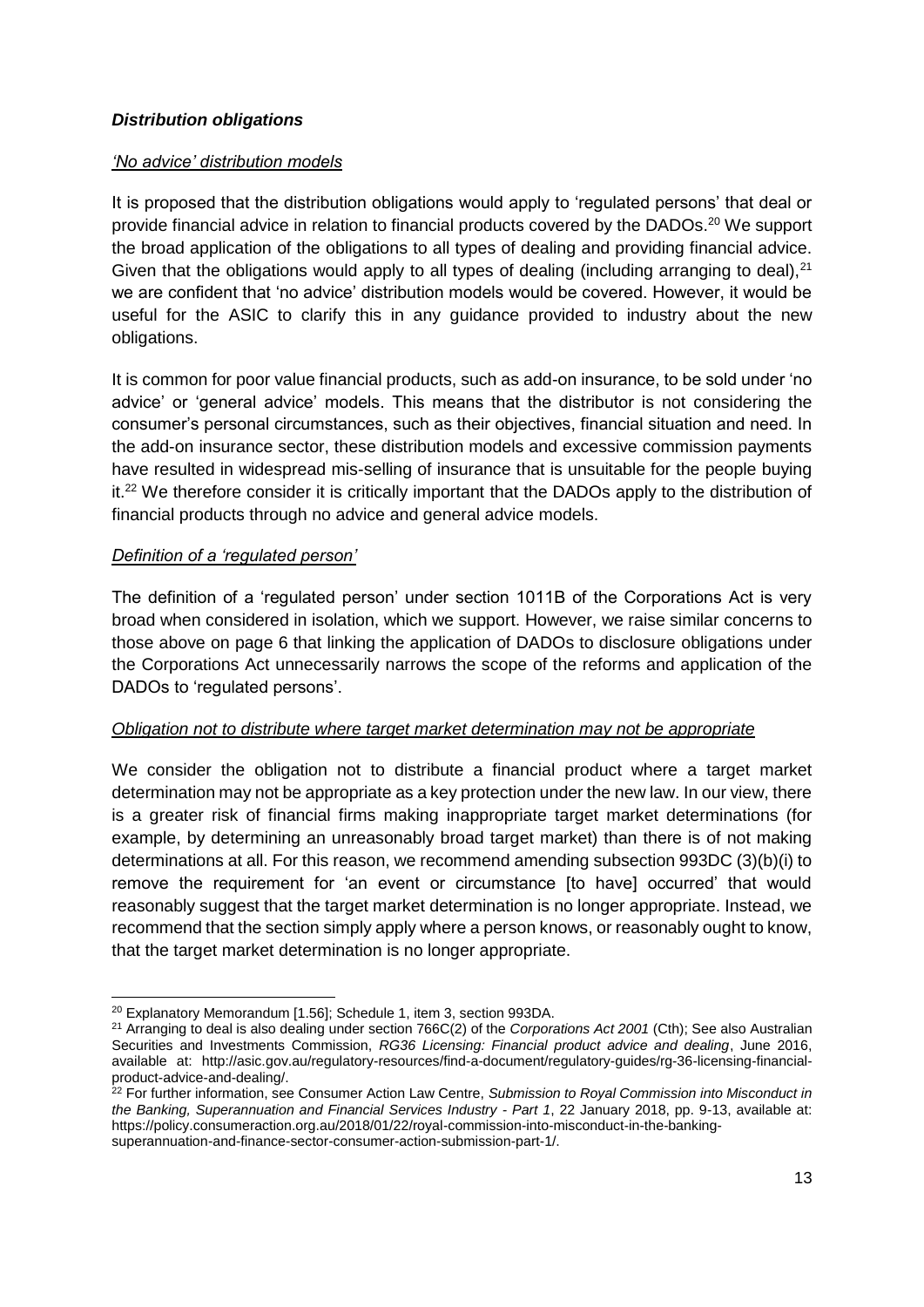#### *Record keeping obligations*

We strongly support the obligation for distributors to collect distribution information, and to notify issuers of significant dealings that are not consistent with a product's target market determination.<sup>23</sup> We consider that there is scope to strengthen these obligations by requiring distributors to provide distribution information to issuers upon request. We also recommend requiring distributors to notify ASIC of significant dealings that are not consistent with a product's target market determination, which would complement the similar obligation that applies to issuers<sup>24</sup> and the current mandatory breach reporting regime.

We also believe there would be merit in disclosing target market determinations and distribution information to the public. This would assist consumers and their representatives to determine whether products are suitable to their needs, and whether breaches have occurred. Currently, the Bill would only require information about target markets to be included in advertising and promotional material—rather than being generally available to consumers.<sup>25</sup>

**Recommendation 7:** ASIC provide regulatory guidance that clarifies the design and distribution obligations apply to 'no advice' distribution models of financial products.

**Recommendation 8:** Amend subsection 993DC(3)(b)(i) to apply where a person knows, or reasonably ought to know, that the target market determination is no longer appropriate.

**Recommendation 9:** Require distributors to provide distribution information to an issuer upon the issuer's reasonable request.

**Recommendation 10:** Require target market determinations and distribution information to be made available to the public, via additional avenues such as being prominently featured on the issuer's website.

# <span id="page-13-0"></span>*Promotional material*

We support amendments to section 1018A of the Corporations Act to require advertising and promotional material for a financial product to refer to the product's target market. However, this section only applies to financial products requiring a PDS. Consistent with our recommendations above, we suggest that the advertising and promotional material obligations apply to all financial products as defined in the ASIC Act, which would cover a much broader range of financial and credit products.

We also recommend that any disclosure of target markets in advertisements and promotional material be consumer tested for effectiveness, including with respect to behavioural economics. Consumers can be subject to 'information overload', particularly in the financial services market, meaning that information contained in mandatory disclosures often goes

-

<sup>23</sup> Explanatory Memorandum [1.67]-[1.74].

<sup>24</sup> Explanatory Memorandum [1.53]; Schedule 1, item 3, section 993DG.

<sup>&</sup>lt;sup>25</sup> Explanatory Memorandum [1.75].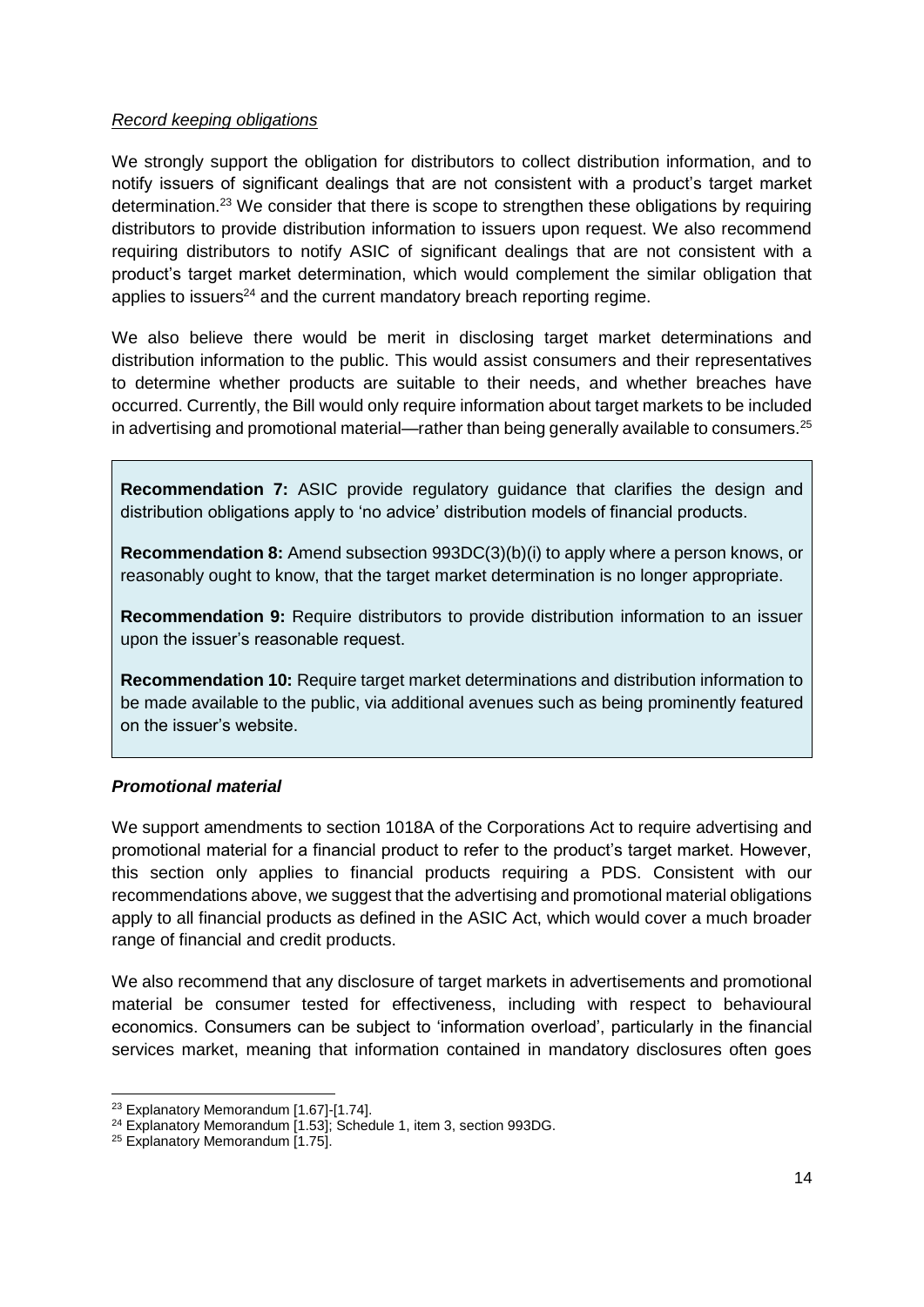unnoticed.<sup>26</sup> Issuers should ensure that disclosure of target markets is not simply an exercise in 'tick box' compliance, but is consumer tested to ensure that it is effective.

While we support information about target market determinations being included in advertisements and promotional material, we also recommend that this information be available generally to consumers (for example, on the issuer's website) - -see Recommendation 10 above.

**Recommendation 11:** Apply advertising and promotional material obligations to 'financial products' as defined in the ASIC Act.

**Recommendation 12:** Disclosure of target markets in advertisements and promotional material be consumer tested for effectiveness.

#### <span id="page-14-0"></span>*ASIC powers*

We support new ASIC powers to request information, issue stop orders, and make exemptions and modifications to the new regime.<sup>27</sup> However, ASIC's stop order powers are limited to contraventions relating to failure to make a target market determination, dealing in or providing advice on a product without a determination, and failing to take reasonable steps to comply with a determination. This seems unnecessarily limited and exposes consumers to a risk of harm, particularly where the target market determination may not be appropriate.

We recommend that ASIC's stop order powers be extended to apply to all contraventions under the new law, particularly contraventions relating to distributing products where target market determinations may be inappropriate.<sup>28</sup>

We understand from discussion with Treasury that it is implied in the Bill that a target market determination must be 'appropriate' to be deemed a 'target market determination'. If this is the intended approach, this must be clarified in the legislation. This approach would mean that an issuer that makes an inappropriate target market determination would breach the requirement to determine a target market, and would face penalties and civil liability. If this is the case, and it is the sole basis for ensuring that those who make inappropriate target market determinations face consequences for doing so, this needs to be explicit in the Bill.

**Recommendation 13:** ASIC's stop order powers be extended to apply to all contraventions under the new law, particularly contraventions relating to distributing products where target market determinations may inappropriate. This must be explicit in the legislation, rather than implied.

<sup>-</sup><sup>26</sup> For example, see Prof Lauren Willis, Loyola Law School, *Against financial literacy education,* 2008, available at[: http://scholarship.law.upenn.edu/cgi/viewcontent.cgi?article=1198&context=faculty\\_scholarship.](http://scholarship.law.upenn.edu/cgi/viewcontent.cgi?article=1198&context=faculty_scholarship)

<sup>&</sup>lt;sup>27</sup> Explanatory Memorandum [1.79].

<sup>28</sup> Schedule 1, item 3, paragraph 993DC.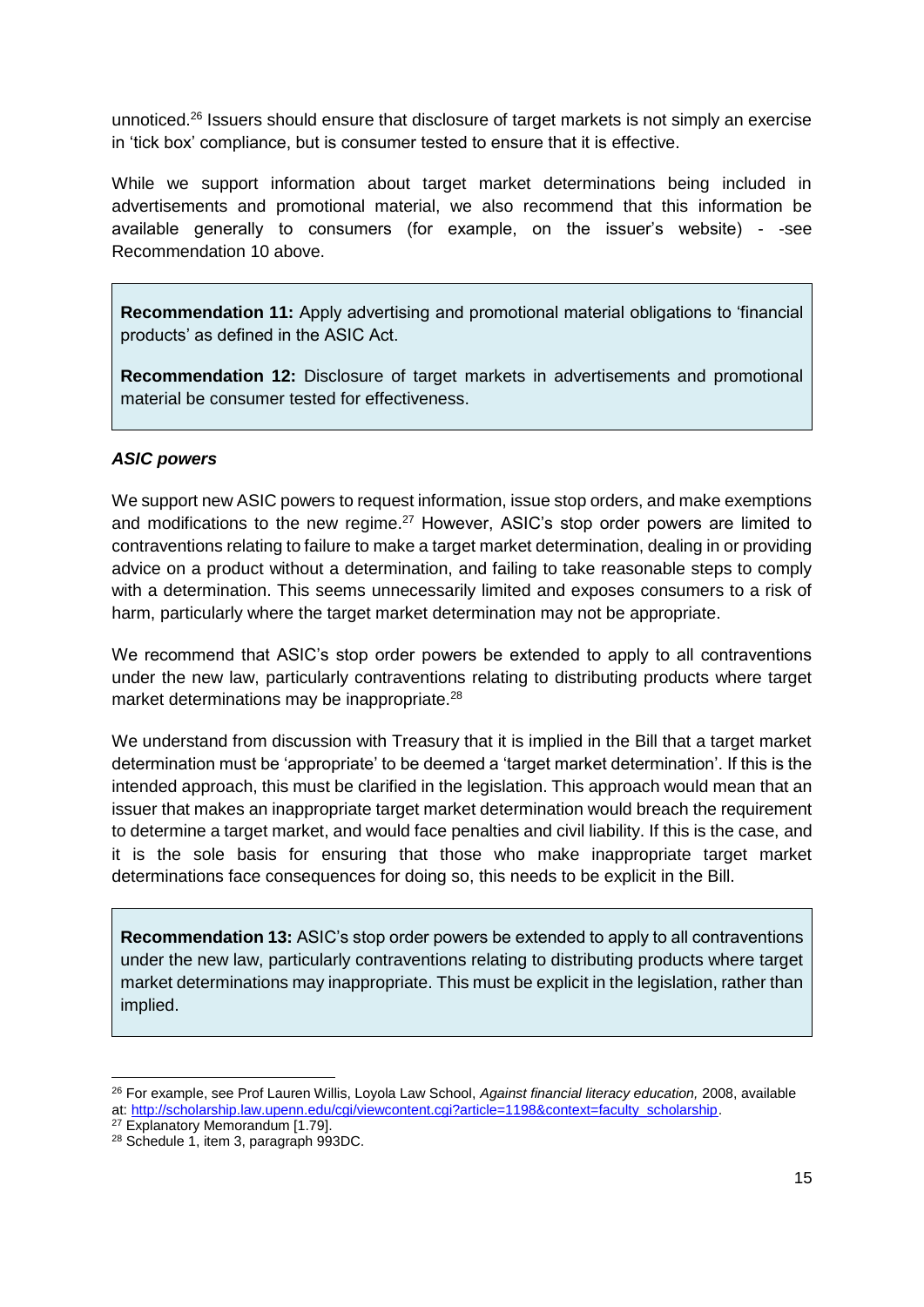#### <span id="page-15-0"></span>*Civil and criminal penalties*

We support strong penalties for contraventions of the DADOs and PIP. We also support additional resourcing for ASIC to ensure the new obligations are appropriately and promptly enforced. We note that the ASIC Enforcement Review Taskforce is currently reviewing penalties, and suggest that penalties in the Bill be consistent with those recommendations.

**Recommendation 14:** Ensure penalties are consistent with the recommendations of the ASIC Enforcement Review Taskforce when these recommendations are released.

#### <span id="page-15-1"></span>*Civil liability*

We strongly support consumers who suffer loss or damage because of contraventions of the new laws being entitled to recover that loss or damage by civil action. However, the proposed causes of action in the Bill are extremely limited and would unduly restrict consumers' ability to recover their losses.

Under the current Bill, consumers would only be able to recover loss or damage if the relevant contraventions related to distributing a product without a target market determination, and failing to take reasonable steps to comply with a target market determination.<sup>29</sup> We recommend that these causes of action be extended to apply to all contraventions under the new law, particularly contraventions relating to distributing products where target market determinations may be inappropriate.<sup>30</sup> This is arguably where the greatest risk of consumer harm lies, and where consumers are most likely to incur losses.

It also appears that standing to apply for injunctive relief would be limited under section 1324 of the Corporations Act, rather than the broader standing provisions under the ASIC Act and Credit Act.<sup>31</sup> We would prefer that standing to apply for injunctive relief against breaches of the new law reflect the standing provisions under the ASIC Act and Credit Act. This would enable consumer organisations to take action to protect the public interest.

We also suggest providing other remedies, such as the right to rescind or void the relevant contract with the financial services provider. Relying on this remedy is often more straightforward and practical than pursuing loss or damages, or an injunction, through a dispute resolution process.

**Recommendation 15:** Civil liability causes of action be extended to apply to all contraventions under the new law, particularly contraventions relating to distributing products where target market determinations may inappropriate. Other remedies, such as the right to void the relevant contract in the event of a breach, should also be considered.

<sup>-</sup><sup>29</sup> Explanatory Memorandum [1.96].

<sup>30</sup> Schedule 1, item 3, paragraph 993DC.

<sup>31</sup> See *Australian Securities and Investments Commission Act 2001* (Cth) s12GD; *National Consumer Credit Protection Act 2009* (Cth) s177.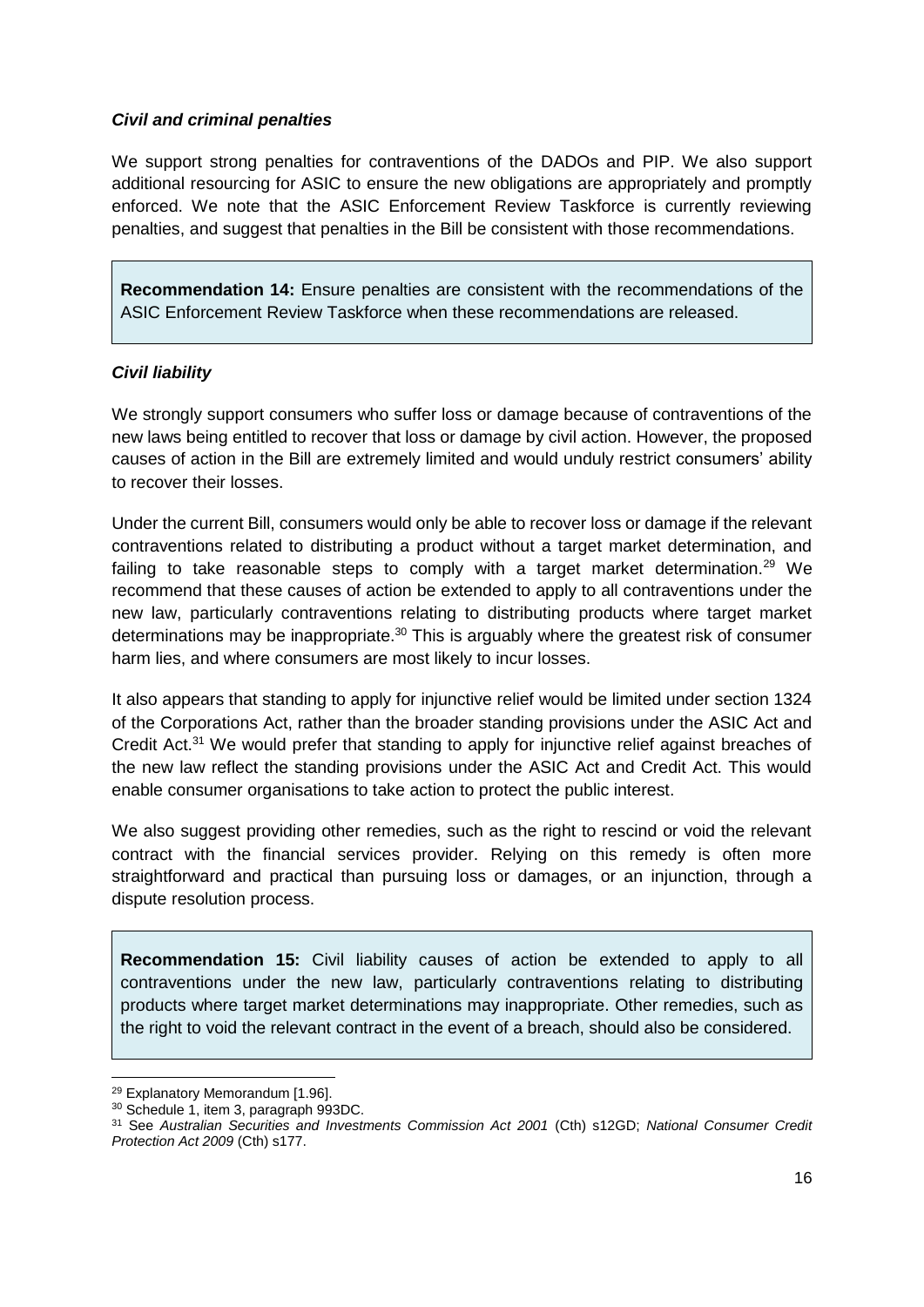**Recommendation 16:** Standing to apply for injunctive relief against breaches of the new law reflect the standing provisions under the ASIC Act and Credit Act, rather than section 1324 of the Corporations Act.

# <span id="page-16-0"></span>*Transition period*

We consider the transition period for new and existing financial products (12 and 24 months after the date of Royal Assent respectively) is far too generous. These reforms were first recommended in the Financial System Inquiry Final Report in December 2014, and accepted by Government in October 2015.<sup>32</sup> The industry has had ample notice of the proposed changes and time to adjust its policies and processes accordingly. The lengthy transition period for existing financial products means that the consumer harm intended to be mitigated by these reforms would continue for at least another 2 years, which is unacceptable.

We recommend the obligations apply to new financial products on the day after Royal Assent, and to existing products 12 months after the date of Royal Assent. This would also complement the transition period for the ASIC PIP, which commences the day after Royal Assent.

**Recommendation 17:** Apply the obligations to new financial products on the date of Royal Assent, and to existing products 12 months after the date of Royal Assent.

# <span id="page-16-1"></span>**PRODUCT INTERVENTION POWER**

#### <span id="page-16-2"></span>*Products subject to the intervention power*

We strongly support the intervention power applying to both financial products and credit products. However, similar to our recommendation above, we recommend that the intervention power apply to financial products as defined in the ASIC Act, rather than financial products and credit products regulated under the Corporations Act and Credit Act.

This would ensure that products such as dealer-issued warranties, expenses-only funeral insurance, small business credit, pawnbroking and 'buy now pay later' finance were covered by the intervention power. These products are widely available to consumers and have the potential to cause significant consumer harm, and have done so, but are not regulated by the Corporations Act or Credit Act. As the case studies below demonstrate, these products are also commonly sold where they are not appropriate for the consumer. Given the wide availability of these products to consumers, it is critical that ASIC is empowered to intervene when such products pose a significant risk to consumers.

<sup>-</sup><sup>32</sup> The Treasury, *Government response to the Financial System Inquiry,* 20 October 2015, available at: [https://treasury.gov.au/publication/government-response-to-the-financial-system-inquiry/.](https://treasury.gov.au/publication/government-response-to-the-financial-system-inquiry/)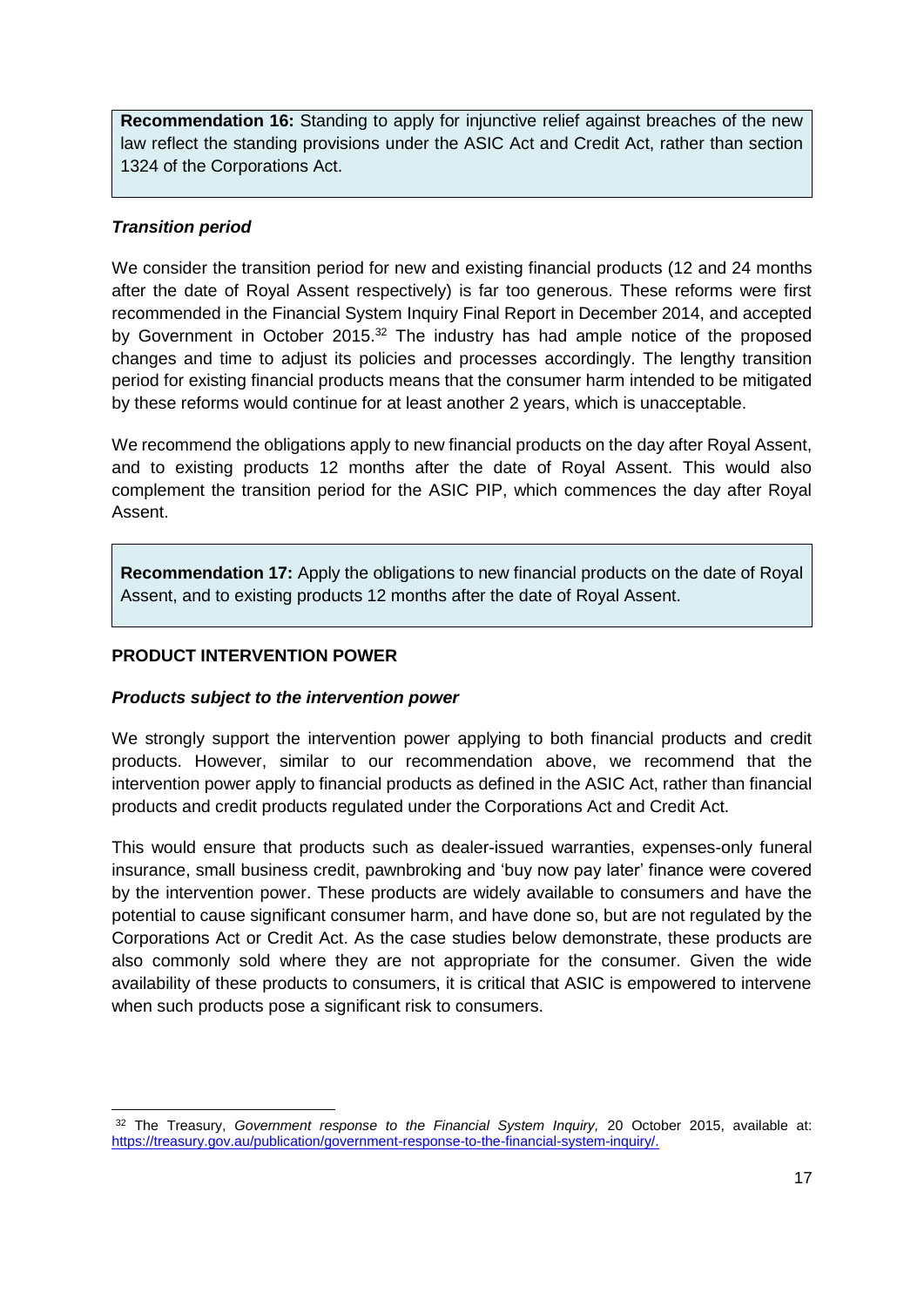#### **'Buy now pay later': Tara's story**

Tara (name changed) called the National Debt Helpline in January 2018 as she was struggling with her bills. Tara told us that she works casually earning around \$80 per week and is looking for other work. She says that she used to work full time but was bullied at work by her boss. Tara said she owns a car worth approximately \$5,000 and is currently driving uninsured.

Tara told us that she currently has debts to Radio Rentals, FlexiRent, Telstra and Afterpay. She estimates her debt to Afterpay as approximately \$700. Tara said she is on a payment plan of \$30 per week but she has been struggling to make these payments. Afterpay is not regulated by the Credit Act, so is not subject to the same responsible lending, financial hardship and dispute resolution obligations as other credit providers.

#### **Dealer-issued warranties: Jemima's story**

Jemima (name changed) and her husband bought a second-hand car. Jemima told us that the salesperson advised them that the manufacturer's warranty would last three years, but they could purchase an extension for a further two years after that. They agreed. Jemima also said that the salesperson told them that servicing would need to be completed through a certain dealership, but that these dealerships were located Australia wide. This turned out to be incorrect. Jemima and her husband were in South Australia when they realised the car was due for a service. There were no affiliated dealerships in the whole state. After moving interstate for family reasons, they realised that the closest dealership was two and a half hours' drive away. Jemima explained to us that she rang the warranty provider to check to see if the requirement could be waived due to their personal circumstances but the warranty provider said no. With our assistance, the matter has now been resolved.

Applying the intervention power to the ASIC Act definition of financial products would also 'future proof' the legislation in an era of fintech and open data. We anticipate new 'innovative' products will continue to enter Australia's financial services market. These may seek to exploit loopholes in regulations in the Corporations Act and Credit Act, and would therefore fall outside the current scope of the intervention power despite posing risks to consumers.

**Recommendation 18:** Apply the intervention power to the ASIC Act definition of financial products.

#### <span id="page-17-0"></span>*Using the intervention power*

The new intervention power can be used where ASIC is satisfied that a product or class of products has resulted, or is likely to result, in significant detriment to consumers. In considering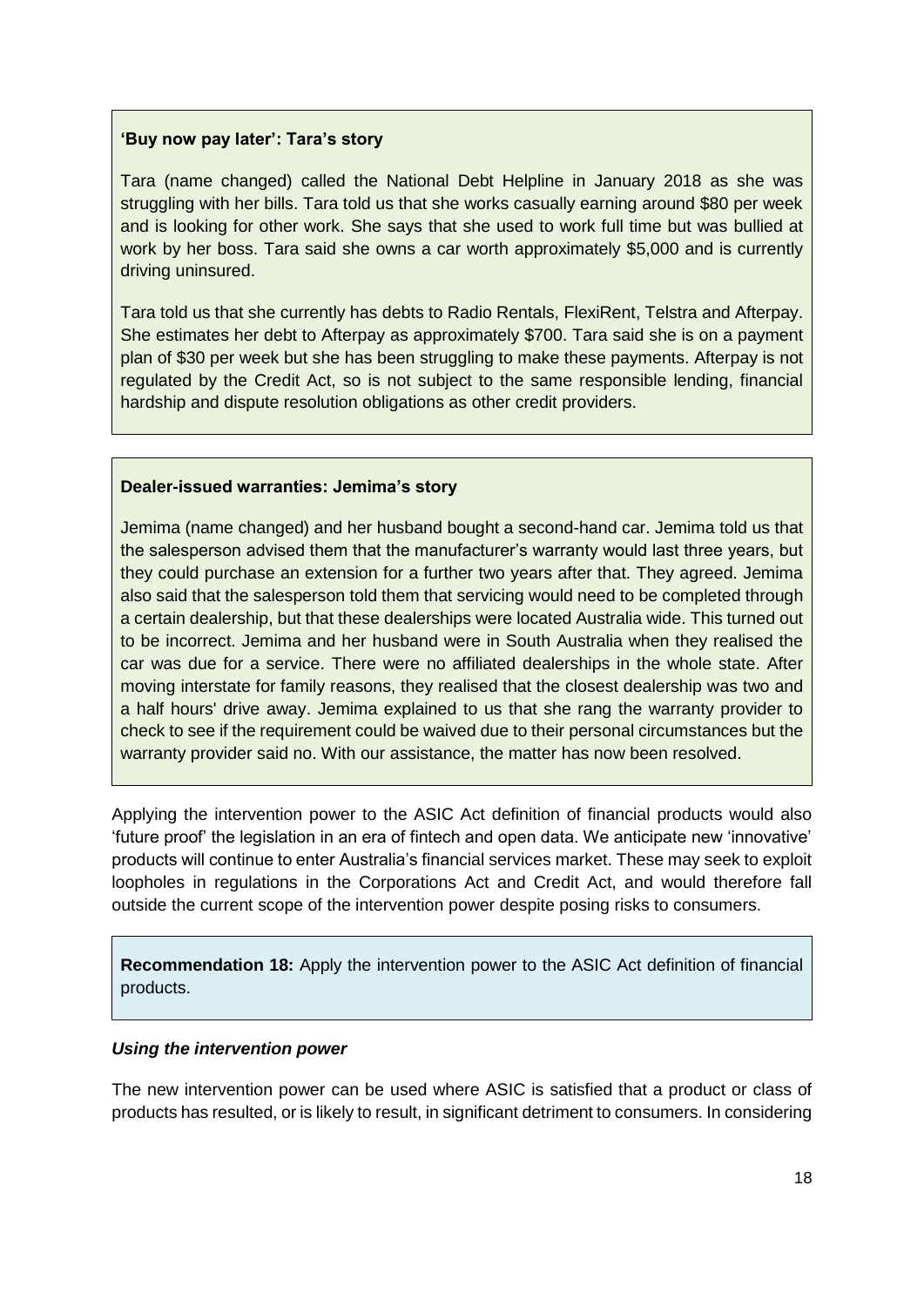whether the risk of harm is 'significant', we support the flexibility provided to ASIC to consider factors other than those listed in section 1022CD.

We also support the acknowledgement in the Explanatory Memorandum that 'detriment' can cover a broad range of harm or damage that may flow from a product. However, we believe that there is merit in the Bill also explicitly stating that consumer detriment should not just be determined by reference to individual loss, but also where large numbers of consumers might suffer relatively small (individual) losses.<sup>33</sup> This is particularly the case where the class of consumers impacted is vulnerable or disadvantaged.

**Recommendation 19:** The Bill specify that consumer detriment should not just be determined by reference to individual loss, but also where large numbers of consumers who might suffer relatively small (individual) losses.

#### <span id="page-18-0"></span>*Type of interventions*

ASIC would be able to make a range of temporary orders under the new law, including banning a person from issuing a product, directing that a product only be sold to certain consumers or in particular circumstances, and requiring appropriate warnings or labels. We support ASIC being empowered to make a broad range of orders, as this would allow ASIC to tailor its interventions to ensure they are appropriate and effective.

However, we are concerned that the Bill explicitly denies ASIC the power to make interventions in relation to training or remuneration under section 1020CC(6).<sup>34</sup> While the Bill provides that ASIC would be able to intervene where the remuneration arrangement is contingent upon the achievement of objectives 'directly related' to the financial product, it is unclear what circumstances this would cover. Conflicted remuneration and poor training standards are clear drivers of misconduct and poor consumer outcomes in the financial system.<sup>35</sup> We therefore strongly recommend that these limitations be removed from the Bill.

**Recommendation 20:** ASIC be permitted to make interventions in relation to training and remuneration.

#### <span id="page-18-1"></span>*Duration of intervention orders*

We strongly oppose interventions being restricted to an initial duration of up to 18 months with no ability for extensions. We recommend that intervention orders continue until ASIC, or the

<sup>33</sup> See our initial joint submission at pp. 44-45: http://policy.consumeraction.org.au/wpcontent/uploads/sites/13/2017/03/FINAL-Joint-Consumer-Submission-DADOs-and-PIPs-15032017.pdf. <sup>34</sup>Ibid, pp. 43-44.

<sup>&</sup>lt;sup>35</sup> A summary of this research is available in Consumer Action Law Centre's submission to the Retail Banking Remuneration Review, pp. 3-5, available at: https://consumeraction.org.au/wp-content/uploads/2017/02/170212- Consumer-Action-Submission-Sedgwick-Review-Issues-Paper-FINAL.pdf.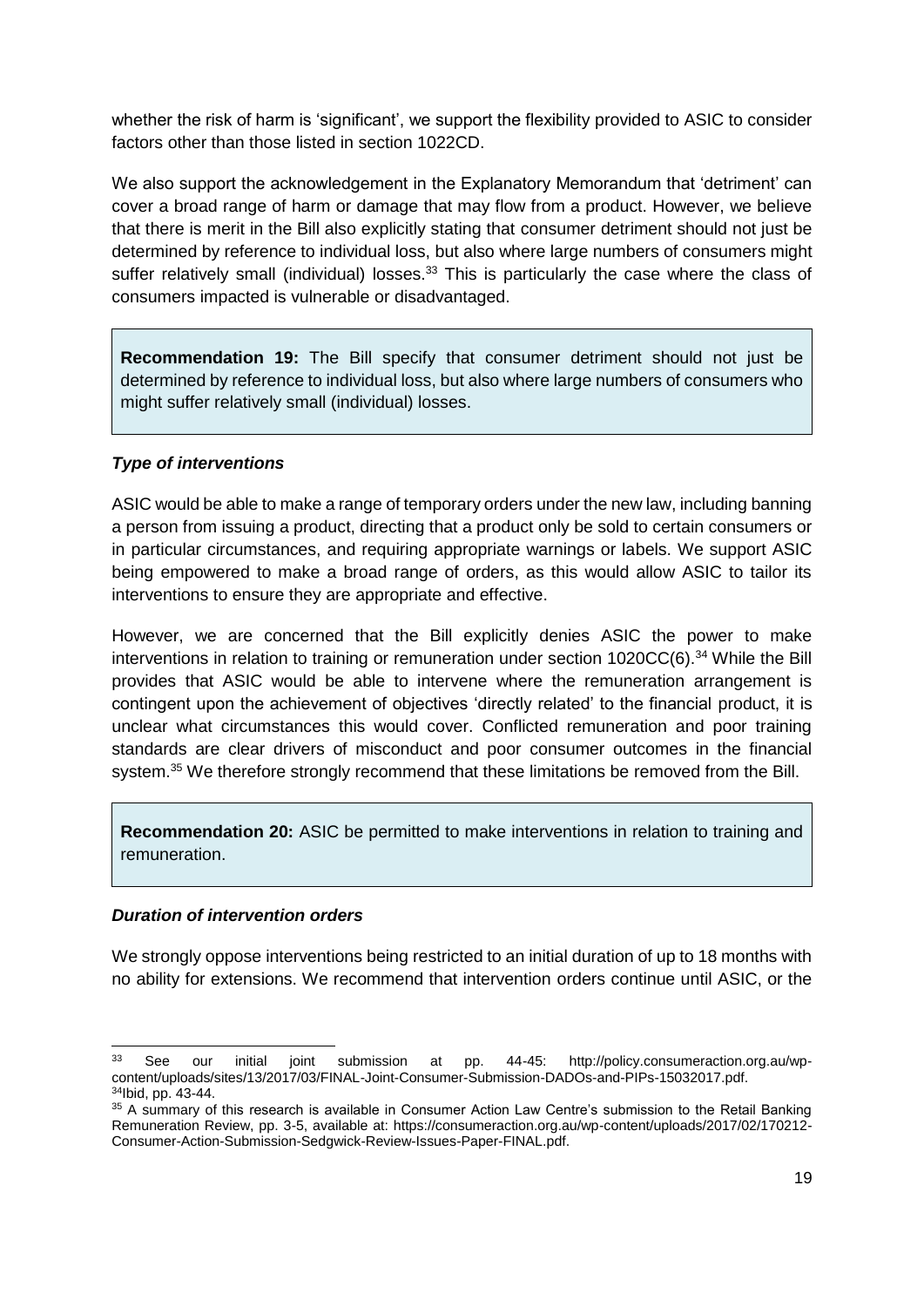Government, decides that the risk of consumer harm has been addressed and the intervention order is safe to remove.

As set out in our initial submission, the Financial Conduct Authority in the United Kingdom is empowered to make temporary interventions without consultation for up to 12 months, but is able to make permanent rules with consultation with affected parties.<sup>36</sup> The watered-down version proposed in the Bill would require ASIC to undertake extensive consultation without any power to make permanent rules. The proposal is, in a sense, the worst of both worlds.

**Recommendation 21:** Intervention orders continue until ASIC, or the Government , decides that the risk of consumer harm has been addressed and the intervention order is safe to remove.

#### <span id="page-19-0"></span>*Procedural requirements*

 $\overline{a}$ 

While we acknowledge the need for procedural fairness, we caution against requiring ASIC to consult extensively with affected parties or to conduct lengthy public consultations. The delays associated with lengthy consultations would fundamentally undermine the purpose of the power, and would hinder ASIC's ability to respond to risks to consumers in a timely fashion. Consultations are time-consuming and can be used by industry to stave off much-needed reforms or harm mitigation. Requiring extensive consultation would detract from the preemptive, preventive and timely aims of the powers identified as necessary by the Financial System Inquiry.<sup>37</sup>

We therefore recommend that the Bill specify that the extent of ASIC's consultation is to be commensurate with the assessed risk of detriment to consumers and the need for prompt action. We also suggest removing the requirement for consultations between ASIC and other regulators. These consultations should be permitted but determined on a case-by-case basis by ASIC, rather than mandated.

**Recommendation 22:** The Bill specify that the extent of ASIC's consultation is to be commensurate with the assessed risk of detriment to consumers and the need for prompt action.

**Recommendation 23:** Remove the requirement for consultations between ASIC and other regulators. These consultations should be permitted but determined on a case-by-case basis by ASIC, rather than mandated.

<sup>36</sup>Financial Conduct Authority, *FSA confirms approach to using temporary product intervention rules that will be used by the FCA,* 31 March 2013, available at[: https://www.fca.org.uk/news/press-releases/fsa-confirms-approach](https://www.fca.org.uk/news/press-releases/fsa-confirms-approach-using-temporary-product-intervention-rules-will-be-used)[using-temporary-product-intervention-rules-will-be-used.](https://www.fca.org.uk/news/press-releases/fsa-confirms-approach-using-temporary-product-intervention-rules-will-be-used)

<sup>37</sup> Financial System Inquiry Final Report, *Chapter 5: Regulatory System*, 7 December 2014, available at: http://fsi.gov.au/publications/final-report/.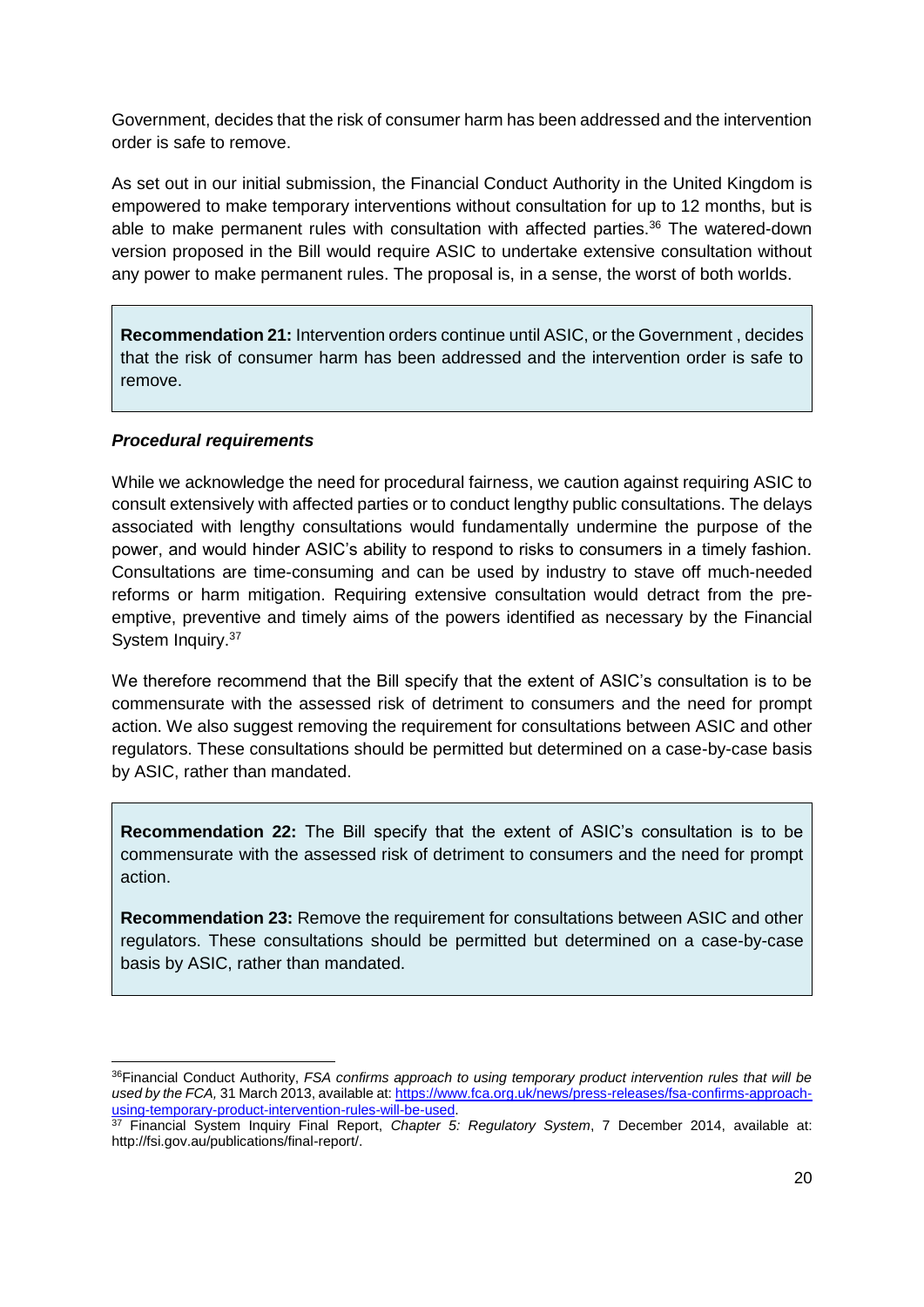#### <span id="page-20-0"></span>*Transition period*

We support the intervention powers commencing on the day after Royal Assent.<sup>38</sup> However, we are concerned that ASIC can only intervene in relation to products that are made available for acquisition after the commencement of the new power. This could be particularly problematic for longer-term products such as home loans and life insurance, which may have been purchased months or years before the new laws commence.

We recommend that ASIC be empowered to intervene in relation to products that were acquired by consumers before the commencement of the new power. At a minimum, consumers who were previously sold products that are later subject to an intervention order should be personally notified and advised that they can make a complaint to an external dispute resolution scheme, if applicable.

**Recommendation 24:** ASIC be permitted to intervene in relation to products that were acquired by consumers before the commencement of the new power.

Please contact Senior Policy Officer Katherine Temple at Consumer Action Law Centre on 03 9670 5088 or at [katherine@consumeraction.org.au](mailto:katherine@consumeraction.org.au) if you have any questions about this submission.

Yours sincerely

Gerard Brody

Gerard Brody **Contract Contract Contract Contract Contract Contract Contract Contract Contract Contract Contract Contract Contract Contract Contract Contract Contract Contract Contract Contract Contract Contract Contract C** Chief Executive Officer Financial Counsellor & Policy Officer **Consumers' Federation of Australia**

Linga Warlace

**Consumer Action Law Centre Care Inc Financial Counselling Service** Chair **and the Consumer Law Centre of the ACT**

Anture

Gemma Mitchell **Guide Commander Commander** Fiona Guthrie Managing Solicitor **Chief Executive Officer Consumer Credit Legal Service Financial Counselling Australia (WA) Inc**

Fac Gutten

<sup>-</sup><sup>38</sup> Explanatory Memorandum [2.75]; Table item 3 of section 2 to the Bill.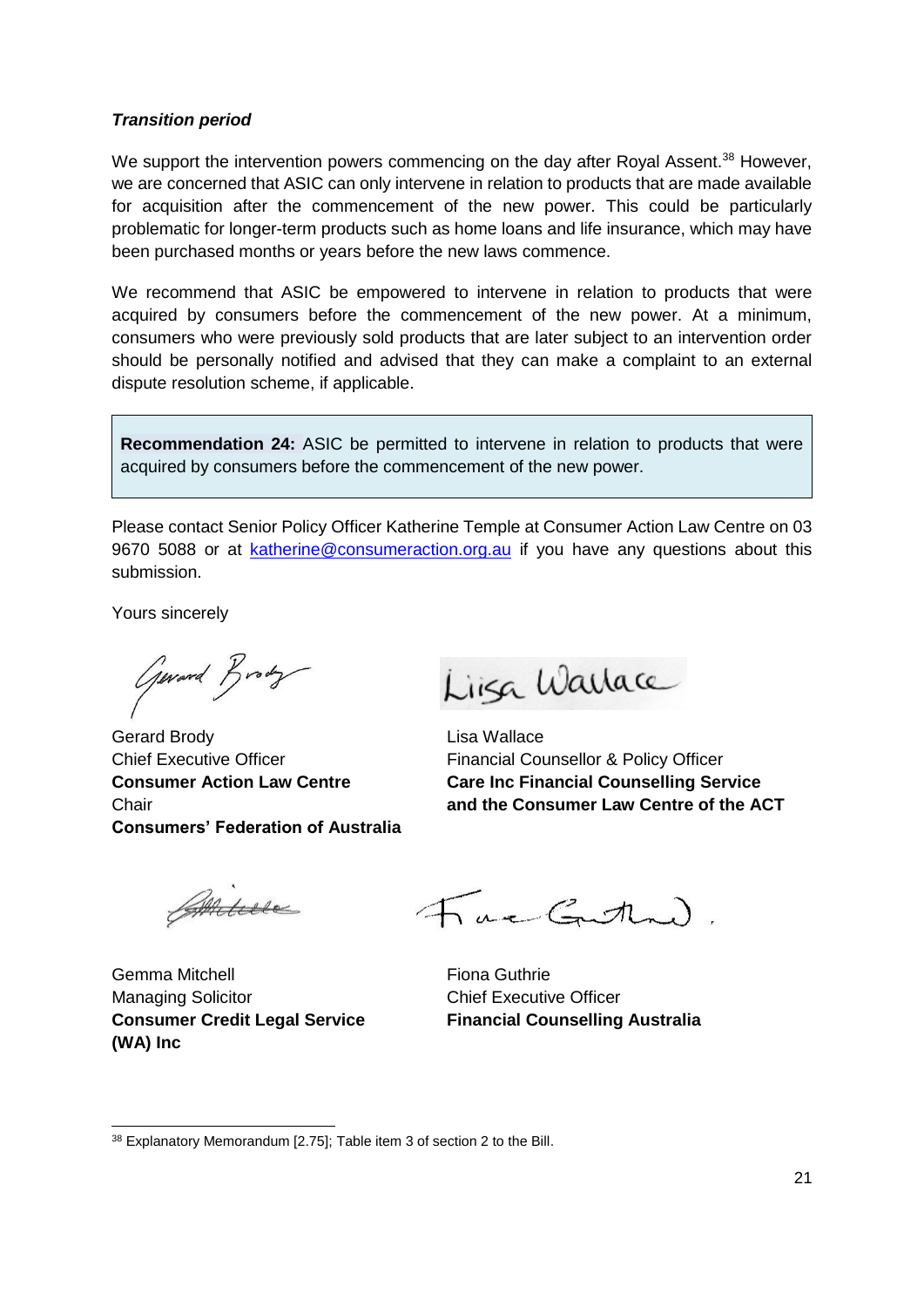Karen Cox **Judith Fox** Coordinator Coordinator Chief Executive Officer

**Financial Rights Legal Centre Australian Shareholders' Association**

Ian Yates AM **Example 2018** Erin Turner **COTA Australia CHOICE**

Chief Executive **Director, Campaigns & Communications** 

Ż,

<span id="page-21-0"></span>David Ferraro Managing Lawyer **Consumer Credit Law Centre SA**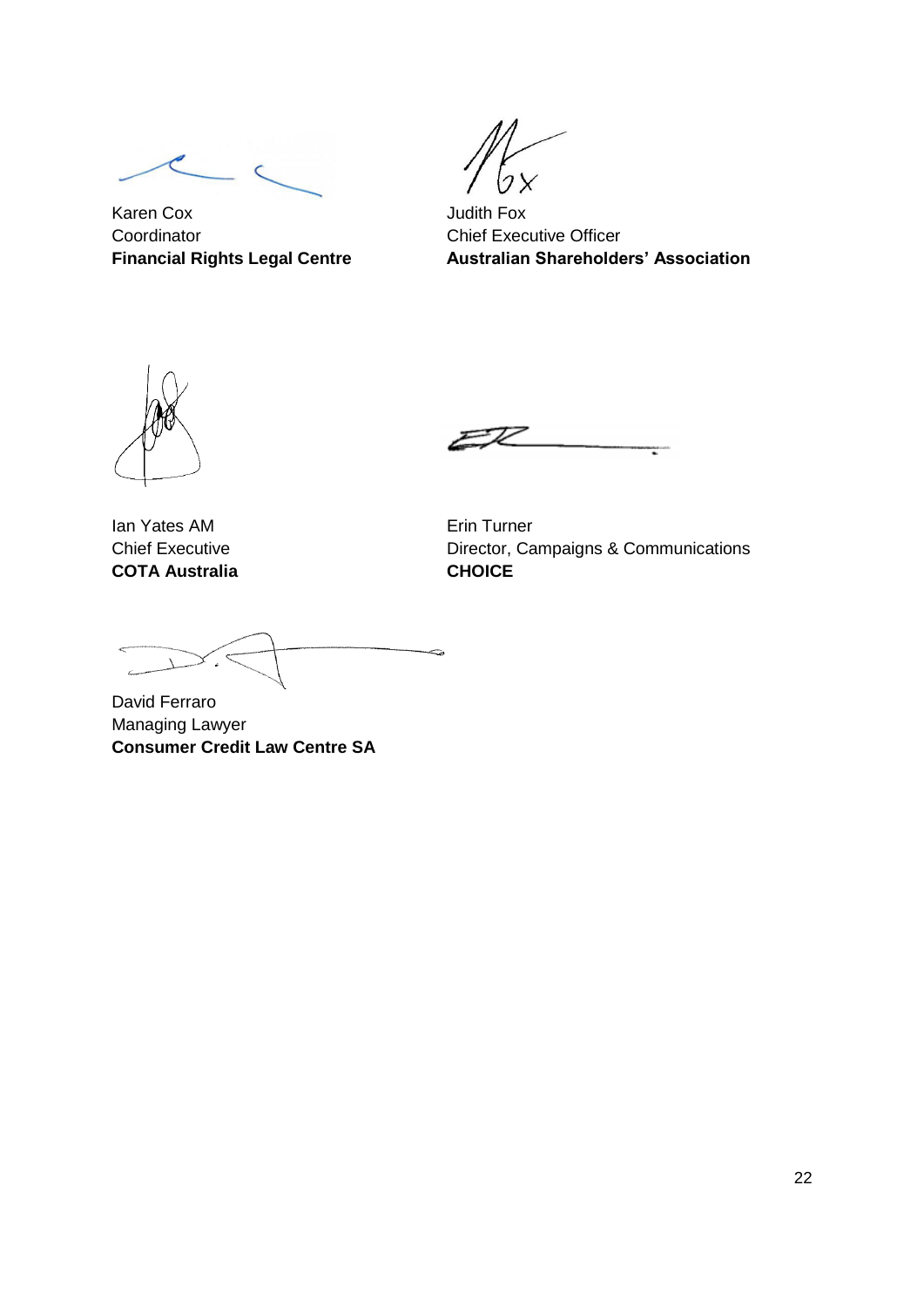# **APPENDIX A: ABOUT THE CONTRIBUTORS**

# *Australian Shareholders' Association*

The Australian Shareholders Association (ASA) is an independent, not-for-profit, memberfunded organisation that has grown to be the major autonomous body representing Australian retail investors. Its advocacy promotes the interests of retail shareholders. ASA also helps its members improve their investment knowledge through its educational offerings.

# *Care Inc Financial Counselling Service and the Consumer Law Centre of the ACT*

Care Inc. Financial Counselling Service has been the main provider of financial counselling and related services for low to moderate income and vulnerable consumers in the ACT since 1983. Care's core service activities include the provision of information, counselling and advocacy for consumers experiencing problems with credit and debt. Care also has a Community Development and Education program, provides gambling financial counselling as part of the ACT Gambling Counselling and Support Service in partnership with lead agency Relationships Australia; operates outreach services in the region and at the Alexander Maconochie Centre and makes policy comment on issues of importance to its client group. Care also operates the ACT's first No Interest Loans Scheme, which was established in 1997, and hosts the Consumer Law Centre of the ACT.

#### *CHOICE*

Set up by consumers for consumers, CHOICE is the consumer advocate that provides Australians with information and advice, free from commercial bias. By mobilising Australia's largest and loudest consumer movement, CHOICE fights to hold industry and government accountable and achieve real change on the issues that matter most.

# *Consumer Action Law Centre*

Consumer Action Law Centre is an independent, not-for-profit consumer organisation based in Melbourne. We work to advance fairness in consumer markets, particularly for disadvantaged and vulnerable consumers, through financial counselling, legal advice and representation, and policy work and campaigns. Delivering assistance services to Victorian consumers, we have a national reach through our deep expertise in consumer law and policy and direct knowledge of the consumer experience of modern markets.

# *Consumer Credit Law Centre SA*

The Consumer Credit Law Centre South Australia (**CCLCSA**) was established in 2014 to provide free legal advice and financial counselling to consumers in South Australia in the areas of credit, banking and finance. The Centre also provides legal education and advocacy in the areas of credit, banking and financial services. The **CCLCSA** is managed by Uniting Communities who also provide an extensive range of financial counselling and community legal services as well as a large number of services to low income and disadvantaged people including mental health, drug and alcohol and disability services.